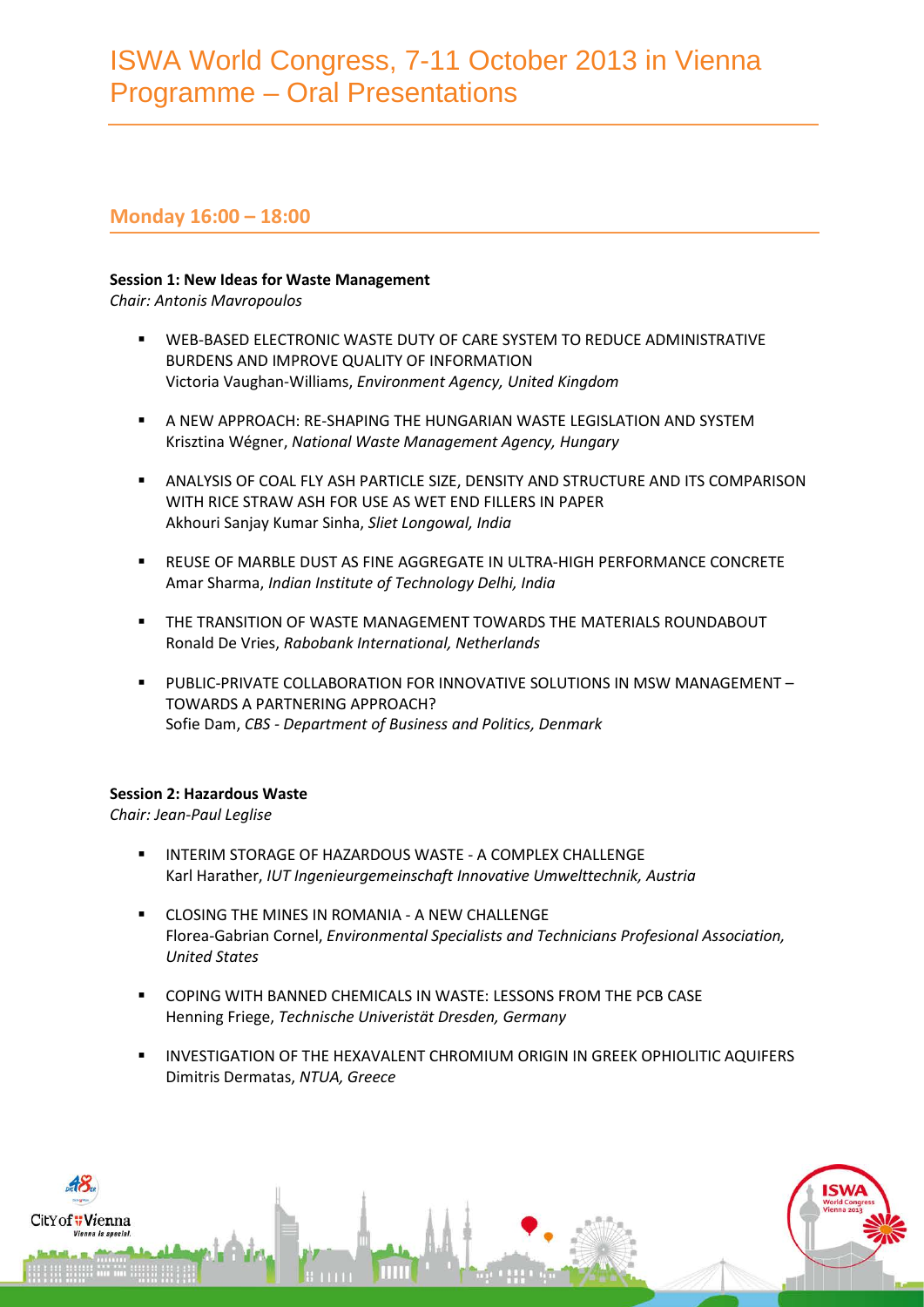- SOLUBILITY AND MOBILITY OF ANTIMONY (SB) IN AIR POLLUTION CONTROL RESIDUES TREATED WITH IRON RICH WASTE SULFURIC ACID Gudny Okkenhaug, *Norwegian Geotechnical Institute, Norway*
- REMEDIATION TECHNOLOGIES FOR HEXAVALENT CHROMIUM CONTAMINATED AQUIFERS Dimitris Dermatas, *NTUA, Greece*

# **Session 3: Present and Future State of Waste Management in Developing Countries**

*Chair: Atilio Savino*

- OPERATOR MODELS FOR DELIVERING MUNICIPAL SOLID WASTE MANAGEMENT SERVICES IN EMERGING AND DEVELOPING COUNTRIES David C Wilson, *Imperial College London, United Kingdom*
- CASE STUDY: LAUNCH OF THE FIRST SOLID WASTE MANAGEMENT PROGRAM IN THE TURKS AND CAICOS ISLANDS (2012) - LESSON AND CHALLENGES Timothy Hodge, *Sanitas Partners LLC, United States*
- PROFILING MICRO ENTREPRENEURS IN SOLID WASTE MANAGEMENT AND SANITATION: A REVIEW BASED ON 10 DEVELOPING COUNTRIES Natalia Agathou, *Triodos Facet, Netherlands*
- OPPORTUNITIES FOR INFORMAL SECTOR INTEGRATION IN URBAN WASTE MANAGEMENT A CASE STUDY FROM SENEGAL David Roman, *Recoval, Wales*
- CLIMATE CHANGE MITIGATION THROUGH SOLID WASTE MANAGEMENT Wolfgang Pfaff-Simoneit, *German Development Bank, Germany*
- POTENTIAL TO REDUCE METHANE EMISSIONS FROM LANDFILLS IN NEW DELHI, INDIA Kritika Singh, *The University of Edinburgh, Scotland*

## **Session 4: Healthcare Waste**

*Chair: Jan-Gerd Kühling*

- STRATEGIES SIGNIFICANTLY REDUCING WASTE AT A US TERTIARY HEALTHCARE FACILITY Terry Grimmond, *Grimmond and and Associates, New Zealand*
- **BASELINE SURVEY OF 5 DISTRICT HOPSITALS OF STATE OF JHARKHAND** Lalji Verma, *Indian Society of Hospital Waste Management, India*
- HEALTHCARE WASTE HANDLING PRACTICES IN AFRICA NIGERIA A CASE STUDY Chimere May Ohajinwa, *Research Action Information Network for Environment and Development, Nigeria*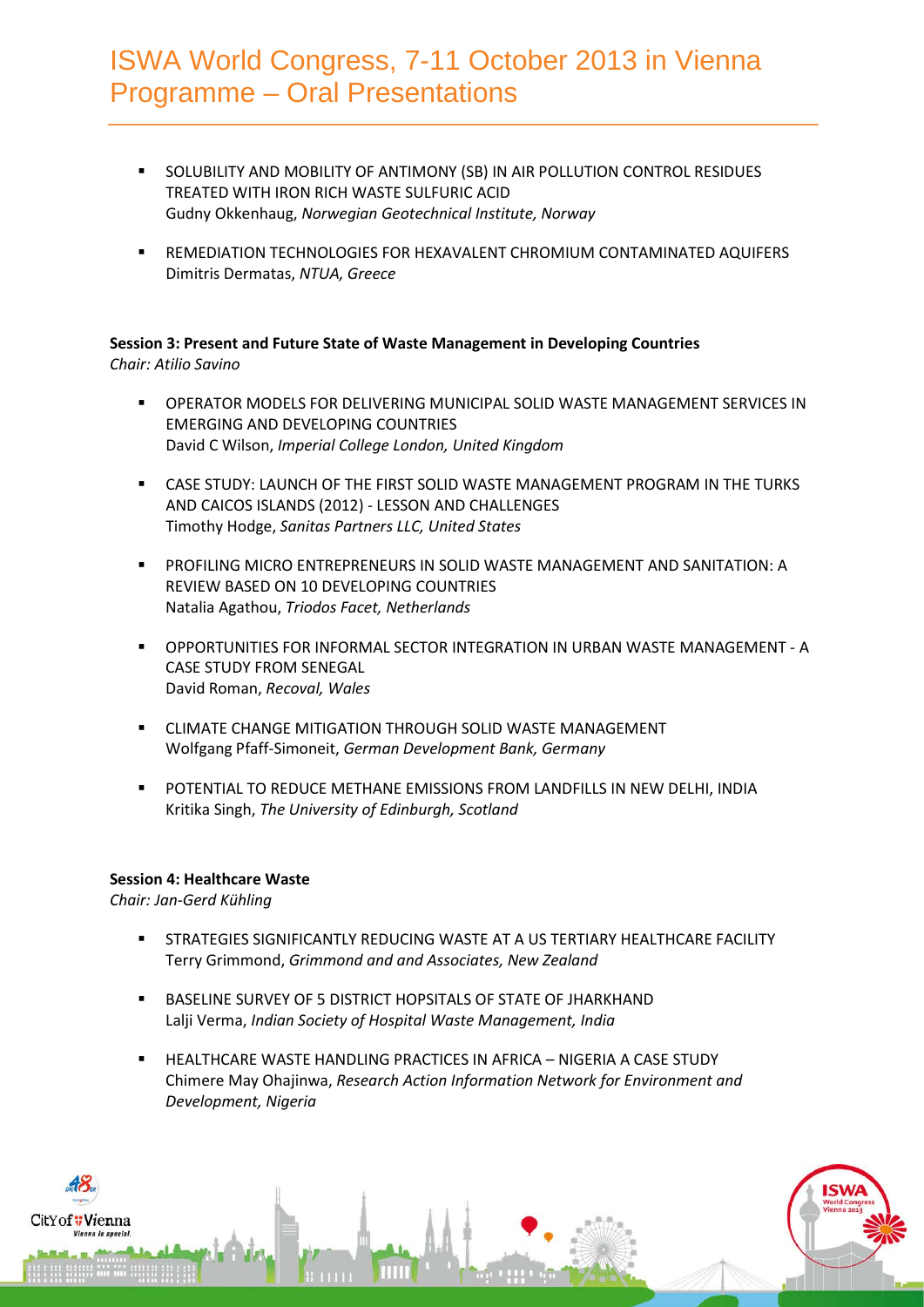- MANAGEMENT OF MEDICAL WASTE: CASE STUDY IN BRAZILIAN HOSPITAL Silvia Carla da Silva André, *University of São Paulo, Brazil*
- **DEVELOPMENT OF HEALTHCARE WASTE MANAGEMENT IN SERBIA** Verica Jovanovic, *Euro Health Group, Serbia*
- HEAVY METALS IN SOILS AND TRIDAX PROCUMBENS IN THE VICINITY OF THE UNIVERSITY COLLEGE HOSPITAL INCINERATOR IN IBADAN, SOUTH-WEST, NIGERIA Olajumoke Morenikeji, *University of Ibadan, Nigeria*

### **Session 5: Guidelines for National Waste Management Strategies – Moving from Challenges to Opportunities, UNEP/UNITAR**

The session will launch the new guidelines for the development, review, and updating of national waste management strategies – a joint effort of the United Nations Environment Programme (UNEP) and the United Nations Institute for Training and Research (UNITAR). The guidelines, which establish a clear rationale for making waste management a national priority, are an early response to recommendations of Rio+20, which called for the development of comprehensive national waste management strategies.

The launch of the guidelines will be accompanied by a panel discussion on how to make the best use of the guidelines and on the relevance of national strategies as a tool to meet the challenges and reap the opportunities presented by waste management.

#### **WELCOME REMARKS**

- Helena Molin Valdés, UNEP, France
- Rob Visser, UNITAR, France

#### **PRESENTATION OF THE GUIDELINES:**

**Mushtaq Memon, UNEP, Japan** 

## **OFFICIAL LAUNCH – RIBBON CUTTING CEREMONY**

- Helena Molin Valdés, UNEP, France
- Rob Visser, UNITAR, France

#### **PANEL DISCUSSION**

Chair: Rob Visser

#### **Panelist:**

itYof <mark>"Vien</mark>na

Carlos Silva Filho, ABRELPE, Brazil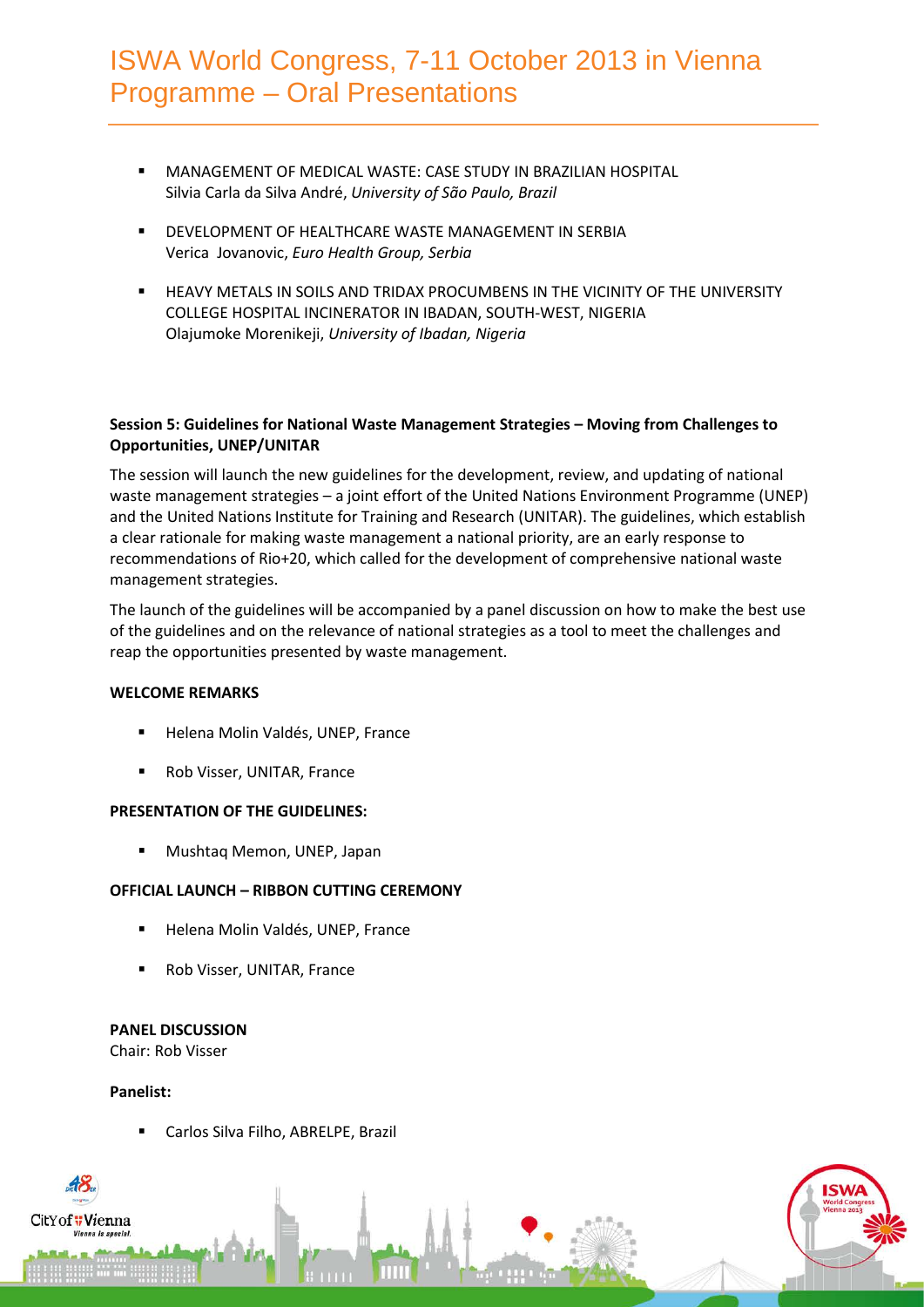- Emily McGlynn, Office of the Special Envoy for Climate Change, United States [TBC]
- **Hussein Abaza, Centre for Sustainable Development Solutions, Egypt**
- Markus Luecke, Gesellschaft fuer Internationale Zusammenarbeit (GIZ), SWEEP-Net, Germany
- Vaneeta Bhojwani, National Environment Agency, Singapore

### **Session 6: Landfill Mining**

*Chair: Anke Bockreis*

- **INGLEY ISSUE PAPER ON LANDFILL MINING** Richard Fisher, *Cranfield University, United Kingdom*
- **LANDFILL MINING FICTION OR OPTION?** Veronika Ustohalova, *Öko-Institut, Germany*
- LANDFILL MINING A CONTRIBUTION TO CONSERVATION OF NATURAL RESOURCES? Sebastian Wanka, *Technische Universität Braunschweig, Germany*
- **E** LANDFILL MINING A FEASIBILITY STUDY FOR SCOTLAND David Lerpiniere, *Ricardo-AEA, United Kingdom*
- METAL ENRICHMENT IN LANDFILLS AND ITS RESOURCE VALUE Kazuo Kamura, *Waseda University, Japan*
- **E** LANDFILL MINING IN FLANDERS: METHODOLOGY FOR PRIORITIZATION Peter Van den Bossche, *Witteveen+Bos Belgium N.V., Belgium*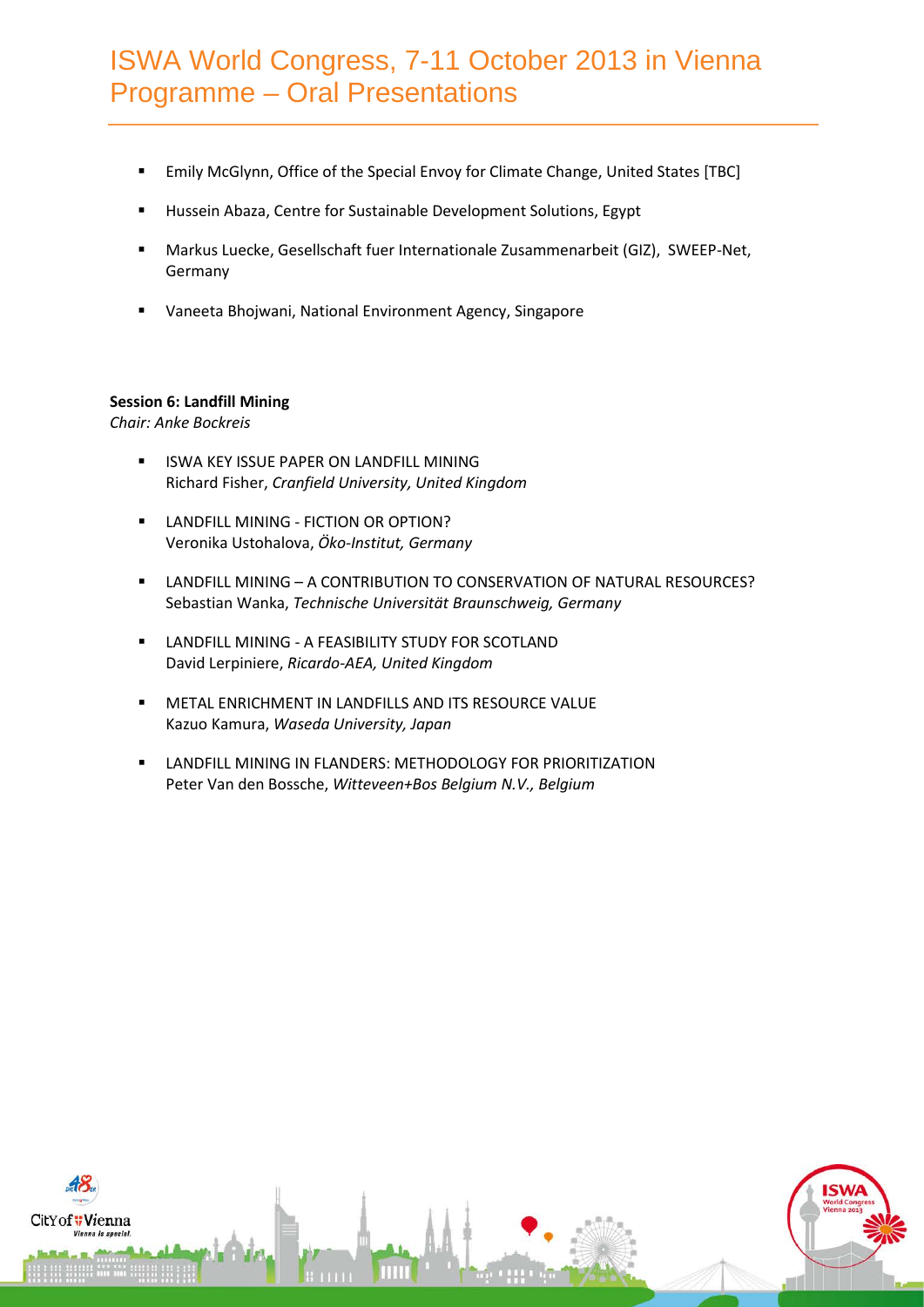# **Tuesday 09:00-11:00**

## **Session 8: New Ideas for Waste Management**

*Chair: Arne Ragossnig*

- A STUDY ON POTENTIAL IMPROVEMNT OF WASTE MANIFEST SYSTEMS FOR ESTABLISHING A RECYCLING-BASED SOCIETY Sangyul Kim, *Hokkaido University, Japan*
- CASCADING APPROACH OF BIOWASTE TREATMENT TO OBTAIN VALUE-ADDED ORGANIC BY-PRODUCTS AND BIOGAS Irene Schneider, *University of Innsbruck, Austria*
- MUNICIPAL SOLID WASTE MANAGEMENT : INNOVATIVE WASTE SEGREGATION IN INDONESIA Mohammad Helmy, *Indonesia Solid Waste Association, Indonesia*
- URBAN WASTE MANAGEMENT AND THE MOBILE CHALLENGE Antonis Mavropoulos, *D-WASTE, Greece*
- BIOTECHNOLOGICAL APPROACHES TO THE DEGRADATION OF SYNTHETIC POLYMERIC MATERIALS Fabio Fava, University of Bologna & Ecomondo, Italy
- HOUSEHOLD RECYCLING INCENTIVES DO THEY WORK? SarahJane Widdowson, *Ricardo-AEA, United Kingdom*

## **Session 9: Sustainable Waste Management Concepts and Strategies**

*Chair: Christian Stiglitz*

- DEVELOPEMNT OF MATERIAL FLOW/STOCK MODEL FOR FUTURE WASTE MANAGEMENT IN JAPAN Tomohiro Tasaki, *National Insitute for Environmental Studies, Japan*
- MIDDLE INCOME COUNTRIES NEITHER FISH NOR FOWL, BUT A GROWING CENTRE Anne Scheinberg, *WASTE-Advisers on urban environment and development, Netherlands*
- ADVANCED WASTE SEPARATION: COMPARISON OF SENSOR-BASED AND MECHANICAL PROCESSING TECHNOLOGIES Martina Meirhofer, *Bioenergy 2020+ GmbH, Austria*
- ECO INDUSTRIAL PARKS: A TOOL TOWARDS RIO DE JANEIRO INDUSTRIAL PARK SETTLEMENT RE-DESIGN Lilian Bechara Elabras-Veiga, *Rio de Janeiro Federal University, Brazil*

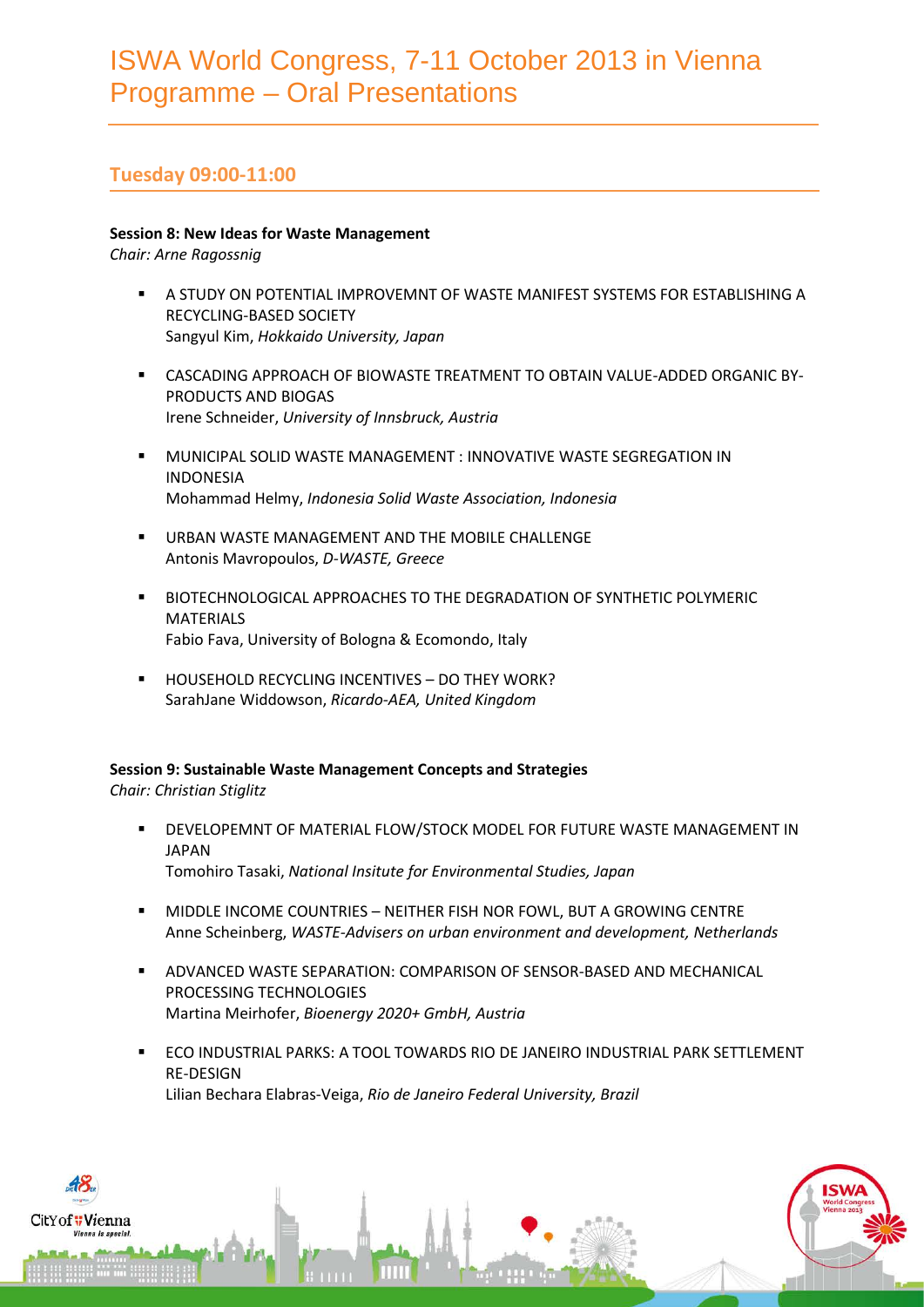- TRADING THE TRASH: DESIGNING AN URBAN SOLID WASTE MARKET IN SOUTHERN BRAZIL Valny Giacomelli Sobrinho, *Universidade Federal de Santa Maria, Brazil*
- FROM WASTE HANDLER TO RESOURCE MANAGER: NEW ROLES FOR SOLID WASTE MANAGEMENT COMPANIES IN A CIRCULAR ECONOMY Jasper de Lange, *Wageningen University, The Netherlands*

## **Session 10: Present and Future State of Waste Management in Developing Countries** *Chair: Johann Fellner*

- LIFE CYCLE COMPARISON OF WASTE-TO-ENERGY ALTERNATIVES FOR MUNICIPAL WASTE TREATMENT IN THE CHILEAN PATAGONIA Alberto Bezama, *Helmholtz - Centre for Environmental Research, Germany*
- FRAMEWORK FOR INTEGRATION OF INFORMAL WASTE MANAGEMENT SECTOR WITH THE FORMAL SECTOR IN PAKISTAN Maryam Masood, *University of Cambridge, United Kingdom*
- DETERMINING MOISTURE CONTENT IN DIFFERENT FRACTIONS OF MSW CASE STUDY OF NOVI SAD Bojan Batinic, *Faculty of Technical Science, Serbia*
- SUSTAINABLE USE OF ORGANIC WASTES IN PERU EXPERIMENTS WITH GROUND COFFEE RESIDUES IN A SELF CONSTRUCTED BENCH SCALE PYROLYSIS REACTOR Michael Klug, *Pontificia Universidad Católica del Perú, Perú*

## **Session 11: Healthcare Waste**

*Chair: Terry Grimmond*

- TREATMENT METHOD FOR INFECTIOUS WASTE WATER FROM MEDICAL AND CHEMICAL ESTABLISHMENTS Daniel Höllen, *University of Leoben, Austria*
- AFFORDABLE AND SUSTAINABLE BIOMEDICAL WASTE MANAGEMENT STRATEGIES IN A LARGE TERTIARY CARE HOSPITAL IN A DEVELOPING COUNTRY: COST CONTAINMENT WITH OPTIMAL CARE Anupam Wakhlu, *King Georges Medical University, India*
- CURRENT SITUATION OF THE HEALTH CARE WASTE MANAGEMENT IN MONGOLIA Tsetsegsaikhan Batmunkh, *Ministry of Health, Mongolia*
- ANALYSIS OF CURRENT DISPOSAL OPTIONS FOR SINGLE-USE MEDICAL DEVICES IN ENGLAND AND POTENTIAL IMPROVEMENTS FOR THE FUTURE Madeleine Yates, *University of Cambridge, United Kingdom*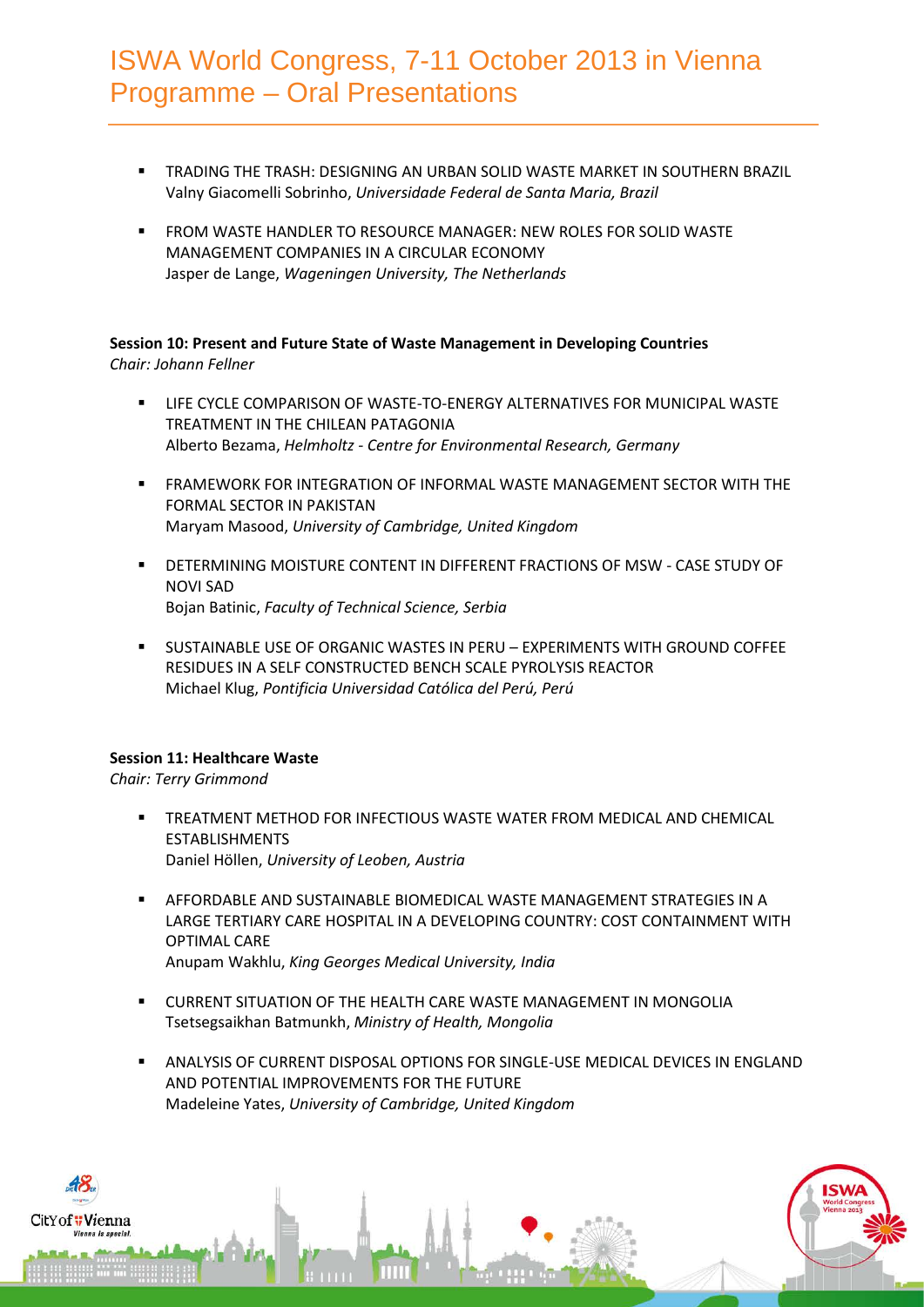- OPTION BASED HEALTHCARE WASTE MANAGEMENT Lalji Verma, *Vegma Enviro Consultants, India*
- THE CHALLENGE OF HEALTHCARE WASTE MANAGEMENT IN OGUN STATE, NIGERIA: A CASE STUDY FROM TWENTY SELECTED PRIMARY HEALTH CENTRES Ezechiel Oladapo Longe, *University of Lagos, Nigeria*

## **Session 12: Electronic and Electrical Waste**

*Chair: Stefan Salhofer*

- RECOVERY OF CRITICAL METALS TOWARDS A PARADIM SHIFT IN WEEE RECYCLING Vera Susanne Rotter, *Technische Universität Berlin, Germany*
- **EXTIMATION OF THE MATERIAL COMPOSITION OF WEEF THROUGH DISMANTLING ANALYSIS** Maria Dos Santos, *KERP Center of Excellence Electronic & Environment, Austria*
- MONITORING OF POLYBROMINATED FLAME RETARDANTS IN TV AND PC WASTE PLASTICS WITH PORTABLE XRF Alexia Aldrian, *University of Leoben, Austria*
- MATERIAL FLOW OF FLAME RETARDANTS-CONTAINING E-WASTE POLYMERS IN NIGERIA Roland Weber, *Nigeria POPs Environmental Consulting, Germany*
- VDI GUIDELINE 2343 RECYCLING OF ELECTRICAL AND ELECTRONIC EQUIPMENT GUIDELINE GIVES RECOMMENDATIONS FOR THE CONCERNED PARTIES Ralf Brüning, *Dr. Brüning Engineering, Germany*

## **Session 13: Communication and Social Issues**

*Chair: Gunilla Carlsson*

- THE CHALLANGES OF AWARENESS-RAISING IN HUNGARY Szabolcs Török, *National Waste Management Agency, Hungary*
- POTENTIALS OF 3R PROMOTION MEASURES ON CITIZEN PARTICIPATION IN WASTE REDUCTION AND RECYCLING Yasuhiro Matsui, *Okayama University, Japan*
- HOW TO CAPTURE PACKAGING FROM OUT-OF-HOME CONSUMPTION Adriaan Lowet, *Fost Plus, Belgium*
- IF YOU BUILD IT, THEY WILL RECYCLE: THE CRITICAL IMPORTANCE OF INFRASTRUCTURE IN CHANGING RECYCLING BEHAVIOUR Judith Alcorn, *The University of Melbourne, Australia*

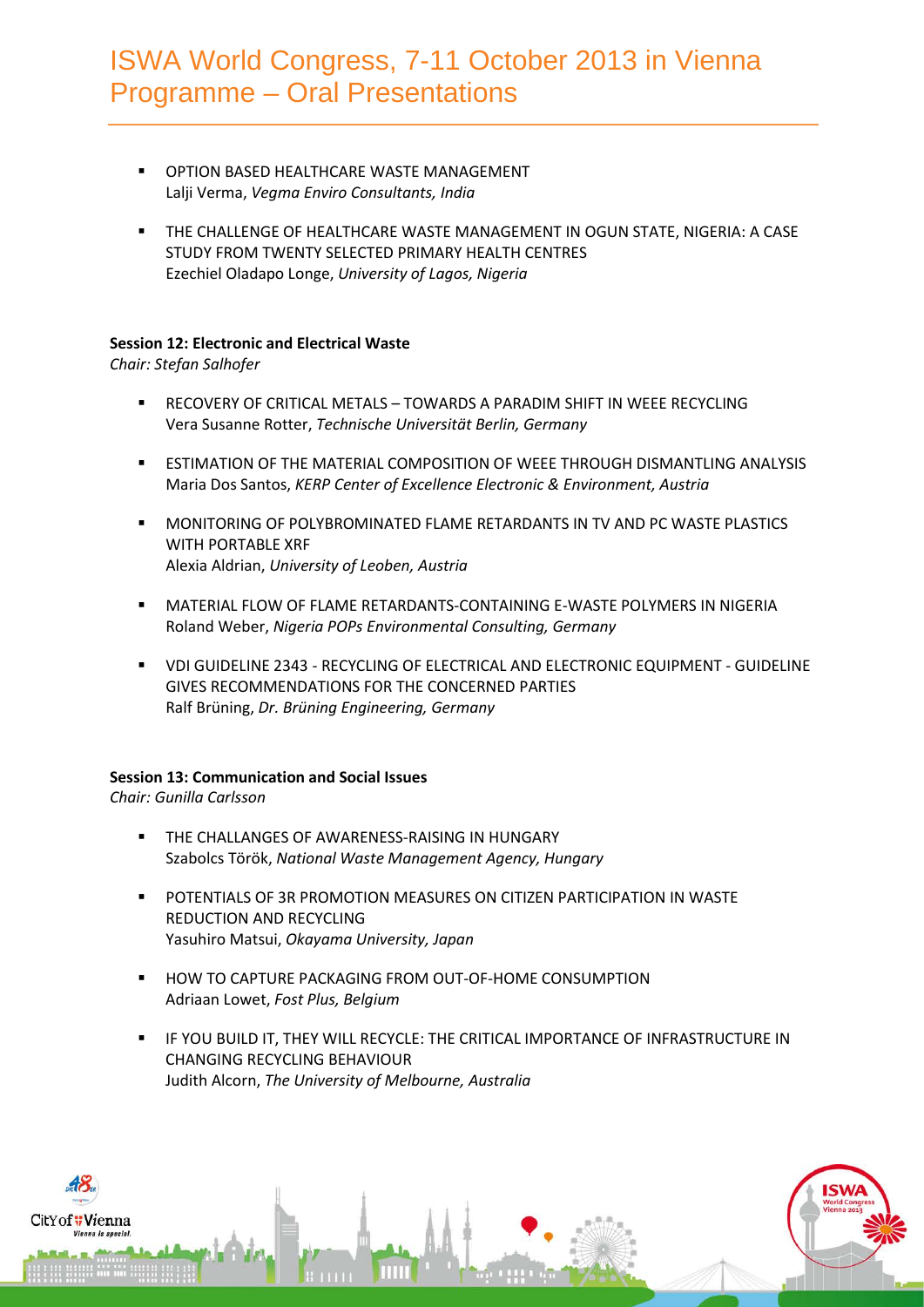WASTE: WE ARE WHAT WE SPILL OFF Julian Ignacio Chalde, *Arlanda Ambiental Counsulting, Argentina*

## **Session 14: Regional and City Solutions for Waste Management**

*Chair: Goran Vujic*

- WASTE MANAGEMENT AND RECYCLING IN THE FORMER SOVIET UNION CITY OF BISHKEK, KYRGYZSTAN Natasha Sim, *Corporate Solutions Consulting Limited, Kyrgyzstan*
- **EXEGO CONSTRUCTION, RENOVATION & DEMOLITION WASTE YOU CAN IF YOU PLAN** Renée Gratton, *Construction Resource Initiatives Council, Canada*
- A SUSTAINABLE WASTE MANAGEMENT SYSTEM: THREE CITIES, THREE COMMON SUCCESS FACTORS AND THREE DIFFERENT APPROACHES TO REACH SUCCESS Weine Wiqvist, *Avfall Sverige - Swedish Waste Management, Sweden*
- COMPARATIVE ANALYSIS OF MUNICIPAL WASTE MANAGEMENT IN SELECTED EUROPEAN CAPITALS Natalija Cudecka-Purina, *BA School of Business and Finance, Latvia*

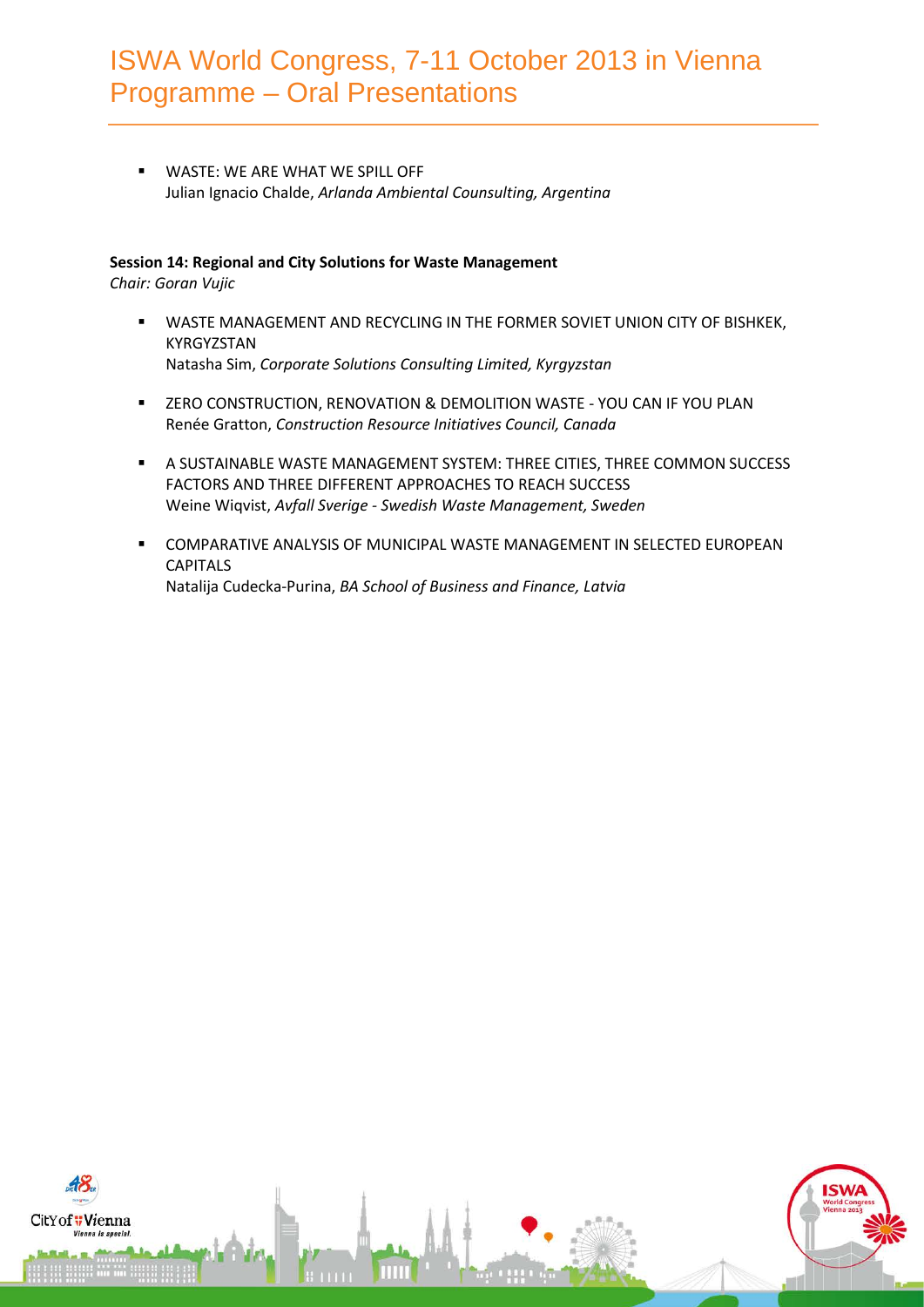# **Tuesday 11:30 – 12:50**

## **Session 15: Landfilling and Landfills**

*Chair: Derek Greedy*

- PROCESS DEGRADATION OF ORGANICS IN THE LANDFILL: MATOSINHOS LANDFILL CASE **STUDY** Mario A. T. Russo, *Polytechnic Insitute of Viana do Castelo, Portugal*
- LEACHATE RISK AND IDENTIFICATION OF ACCUMULATED HEAVY METALS IN P. SUTCHI Fauziah Shahul Hamid, *University of Malaya, Malaysia*
- EXPLORING THE ANTHROPOCENE: MAPPING AND SURVEYING OF LANDFILLS IN FLANDERS Luk Umans, *OVAM, Belgium*
- MAXIMIZING LANDFILL CAPACITY BY VERTICAL EXPANSION A CASE STUDY FOR AN INNOVATIVE WASTE MANAGEMENT SOLUTION James H. Law, *SCS Engineers, United States*

## **Session 16: Sustainable Waste Management Concepts and Strategies**

*Chair: Paul H. Brunner*

- IMPROVEMENT OF URBAN SOLID WASTE MANAGEMENT THROUGH RECYCLING INCENTIVES: A METHODOLOGY FOR MORE SUSTAINABLE CITIES Jacqueline Rutkowski, *Instituto Sustentar, Brazil*
- **END OF LIFE CYCLE THINKING FOR REVISITING THE WASTE HIERARCHY** Dirk Nelen, *VITO NV, Belgium*
- DRIVING PUBLIC SECTOR RESOURCE EFFICIENCY UK POLICIES, PROGRAMMES AND COMMERCIAL SECTOR LEADERSHIP SarahJane Widdowson, *Ricardo-AEA, United Kingdom*

## **Session 17: Materials Recycling**

*Chair: Maarten Goorhuis*

- **RECYCLED PLASTICS FROM AHP** Alessandro Marseglia, *Consorzio CETMA, Italy*
- SYSTEMS ANALYSIS FOR THE RECYCLING OF ELEKTROCHEMICAL ENERGY STORAGE SYSTEMS – STATE OF THE ART, DEVELOPMENTS AND CHALLENGES Marcel Weil, *Karlsruhe Institute of Technology, Germany*

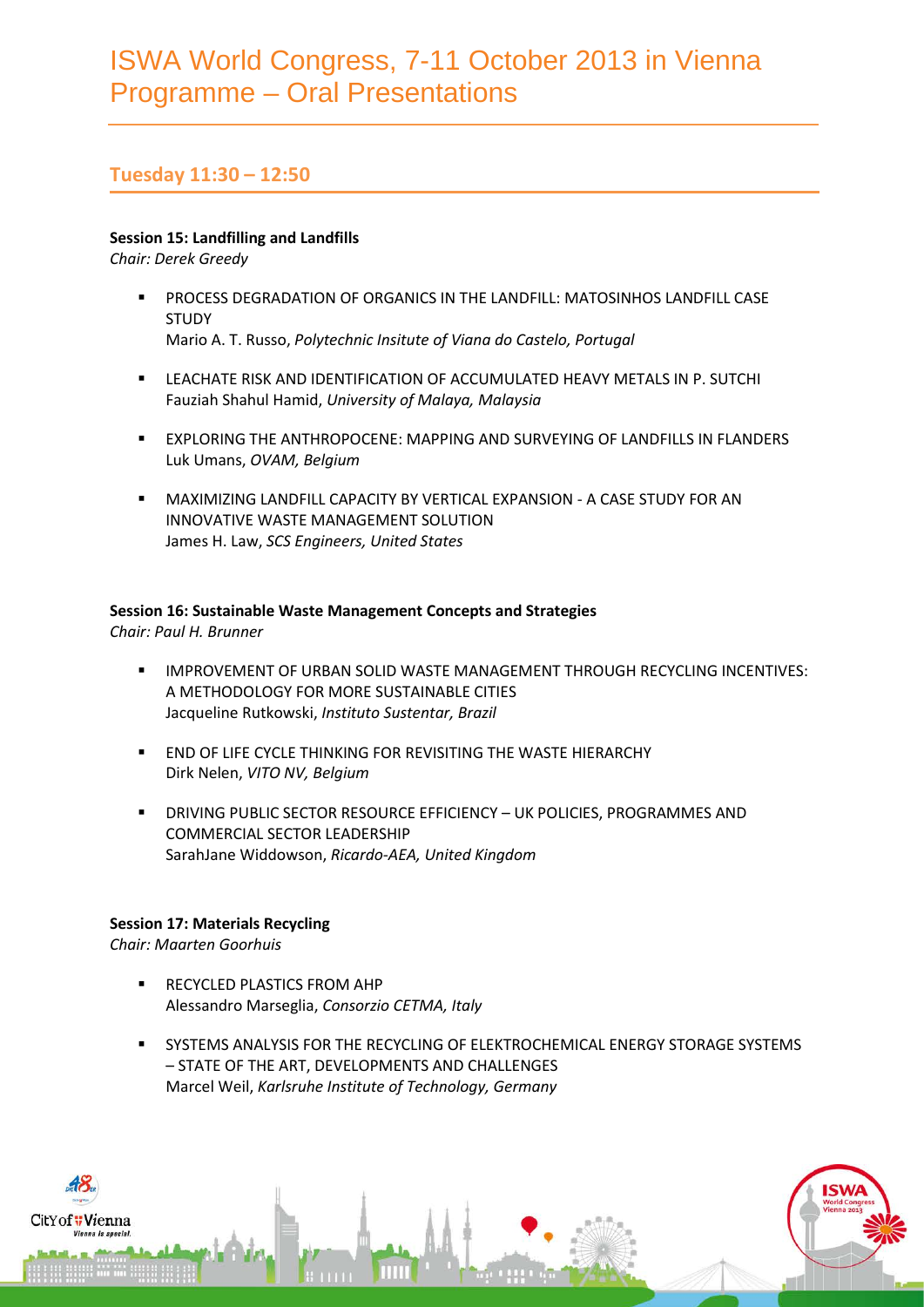- EFFECT OF CHIP SIZES ON DIRECT RECYCLING OF ALUMINIUM CHIPS (AA6061) IN THE HOT PRESS FORGING PROCESS Mohd Amri Lajis, *Universiti Tun Hussein Onn Malaysia, Malaysia*
- **ROLE OF ECO-INDUSTRIAL PARKS IN DEVELOPMENT OF RECYCLING** Ogtay Mammadov, *Tamiz Shahar JSC, Azerbaijan*

## **Session 18: Construction and Demolition Waste**

*Chair: Clemens Deilmann*

- DEVELOPING SOLUTIONS FOR NATIONAL END-OF-WASTE CRITERIA FOR AGGREGATES FROM INERT WASTE IN THE UK Paul Murray, *Environment Agency, United Kingdom*
- END-OF-WASTE FOR RECYCLED AGGREGATES FROM CONSTRUCTION & DEMOLITIONS WASTES IN AUSTRIA – DEVELOPMENT OF A REGULATION Roland Starke, *BMLFUW, Austria*
- ADVANCED RECYCLING SYSTEMS FOR CDW STONY FRACTION David Garcia*, Tecnalia Research and Innovation, Spain*

#### **Session 19: Electronic and Electrical Waste**

*Chair: David Wilson* 

- REUSE AND RECYCLING OF WEEE IN VIENNA MODEL FOR OTHER URBAN REGIONS Markus Spitzbart, *Die Wiener Volkshochschulen GmbH - D.R.Z, Austria*
- **MANAGEMENT OF SMALL WEEE WITH A FOCUS ON SEPARATE COLLECTION** Stefan Salhofer, *University of Natural Resources and Life Sciences, Austria*
- RESOURCE INTENSITY AS STARTING POINT FOR THE PLANNING OF WASTE INFRASTRUCTURES Nadja von Gries, *Wuppertal Institute, Germany*

#### **Session 20: Financing Waste Treatment Plants**

*Chair: Heinz Georg Baum*

- **FINANCING ALTERNATIVES FOR WASTE TREATMENT PLANTS IN BRAZIL** Sérgio Augusto Lucke, *Unicamp / Unisal / SAUBER Technologies, Brazil*
- LENDERS FEAR FINANCING WASTE TREATMENT PLANTS IN BRAZIL Renata Piazzon, *Lobo & de Rizzo Advogados, Brazil*

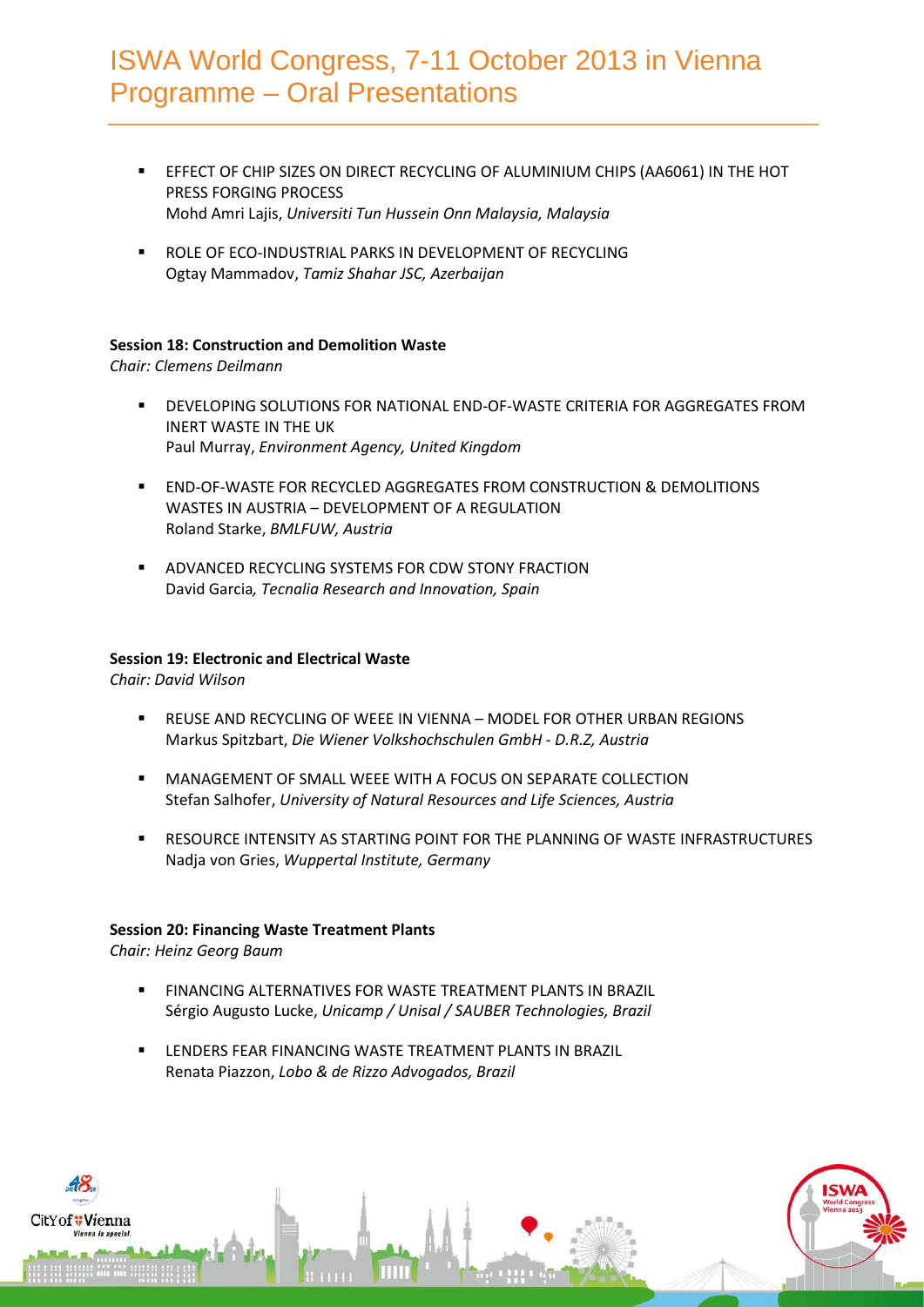## **Session 21: Regional and City Solutions for Waste Management**

*Chair: Walter Hauer*

- **THE CITY OF LAGOS SOLID WASTE MANAGEMENT** Jeleel Olubodun Olubori, *Lagos Waste Management Authority, Nigeria*
- **PALANGA RESORT SOLUTIONS FOR WASTE MANAGEMENT** Irina Kliopova, *Kaunas University of Technology, Lithuania*
- NORTH LONDON WASTE PROCUREMENT SEPARATED WASTE SERVICES AND FUEL USE **CONTRACTS** Euston Ling, *North London Waste Authority, United Kingdom*

# **Tuesday 14:00 – 15:30**

## **Session 22: Landfilling and Landfills**

*Chair: Johann Fellner*

- MBR AND SBR PERFORMANCE FOR THE TREATMENT OF HIGH STRENGTH LANDFILL LEACHATE: A COMPARATIVE ASSESSMENT Mutasem El-Fadel, *American University of Beirut, Lebanon*
- **EXECONDENSATION AND EVAPORATION OF LANDFILL GAS IN LFG TRANSFER PIPE** Kyeong Ho Lee, *Sudokwon Landfill Site Management Corp., South Korea*
- PREDICTING AND COMPARING INFILTRATION RATES THROUGH VARIOUS LANDFILL CAP SYSTEMS USING WATER-BALANCE MODELS - A CASE STUDY Sara Pantini, *University of Rome Tor Vergata, Italy*
- IMPROVING LANDFILL GAS PROJECT VIABILITY RECOMMENDATIONS FROM THE INTERNATIONAL BEST PRACTICES GUIDE FOR LANDFILL GAS ENERGY Swarupa Ganguli, *US Environmental Protection Agency, United States*

#### **Session 23: Sustainable Waste Management Concepts and Strategies** *Chair: Christian Stiglitz*

- MFA, LCA AND OPTIMIZATION COMBINED FOR MORE SUSTAINABLE WASTE MANAGEMENT Carl Vadenbo, *ETH Zurich, Switzerland*
- BENCHMARK INDICATORS FOR INTEGRATED & SUSTAINABLE WASTE MANAGEMENT (ISWM) David C. Wilson, *Imperial College London, United Kingdom*

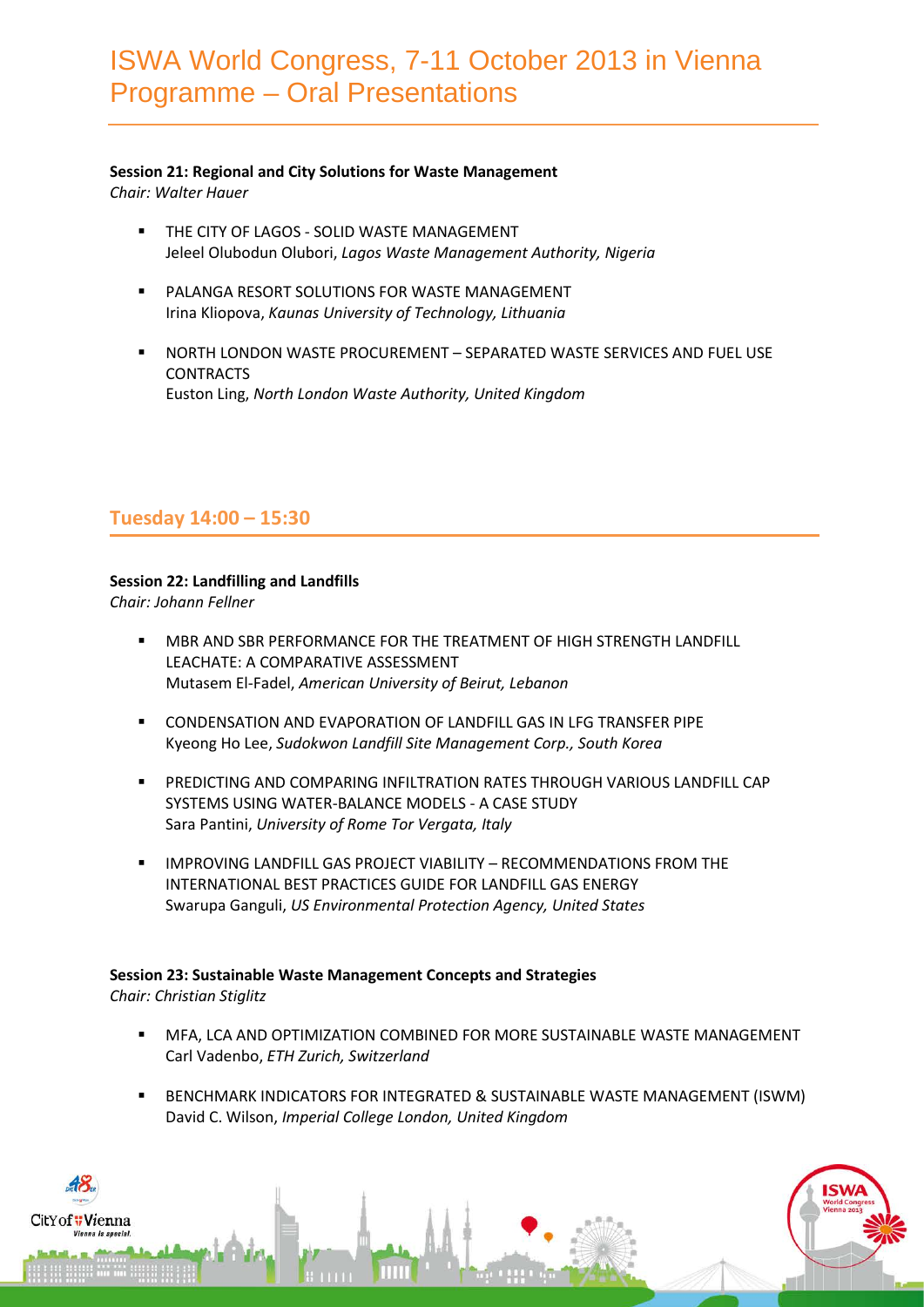- WASTE MANAGEMENT ON SMALL ISLANDS Andrew Street, *SLR Consulting Ltg, United Kingdom*
- **DELIVERING 'ZERO WASTE' IN GREATER MANCHESTER** Stephen Jenkinson, *Viridor Laing (Greater Manchester) ltd, United Kingdom*

### **Session 25: Stakeholder Involvement in Waste Management**

*Chair: Antonis Mavropoulos*

- **EXECUTIVE THE DESK FOR BETTER RESULTS** Yvonne Amskov, *I/S Vestforbrænding, Denmark*
- GREENING SOLID WASTE AT THE VILLAGE LEVEL PAYS OFF-A CASE STUDY IN EGYPT Hussein Abaza, *Centre for Sustainable Development Solutions, Egypt*
- THE USE OF WASTE DERIVED FUEL IN THE GREEK CEMENT INDUSTRY: POLICY ISSUES AND SOCIAL PARTICIPATION Evangelos Terzis, *Hellenic Recycling Agency, Greece*
- SOCIAL CAPITAL AND MUNICIPAL SOLID WASTE RECYCLING : A CASE STUDY IN THAI MUNICIPALITY Taweep Chaisomphob*, Thammasat University, Thailand*

## **Session 26: Knowledge Base for Waste Management**

*Chair: Susanne Rotter*

- UNDERSTANDING THE ECONOMIC AND ENVIRONMENTAL IMPACTS OF RE-USE Keith James, *Waste and Resources Action Programme, United Kingdom*
- PACKAGING WASTE MANAGEMENT IN EUROPE: THE ECONOMIC VALUE OF EXTERNALITIES Sandra Ferreira, *IST, Portugal*
- AN EVIDENCE-BASED APPROACH TO REGULATION OF INCINERATOR BOTTOM ASH AGGREGATE Roy Hathaway, *The Environmental Services Association, United Kingdom*
- THE PRACTICE OF SOLID WASTE MANAGEMENT IN 19 MUNICIPALITIES OF AMAZONAS Júlio Assis Corrêa Pinheiro, *Tribunal de Contas do Estado do Amazonas, Brazil*

#### **Session 27: Waste Prevention**

*Chair: Maarten Goorhuis*

tYof #Vienna

 PREVENTION OF FOOD WASTE IN VIENNA Ulrike Stocker, *Environmental Department of the City of Vienna, Austria*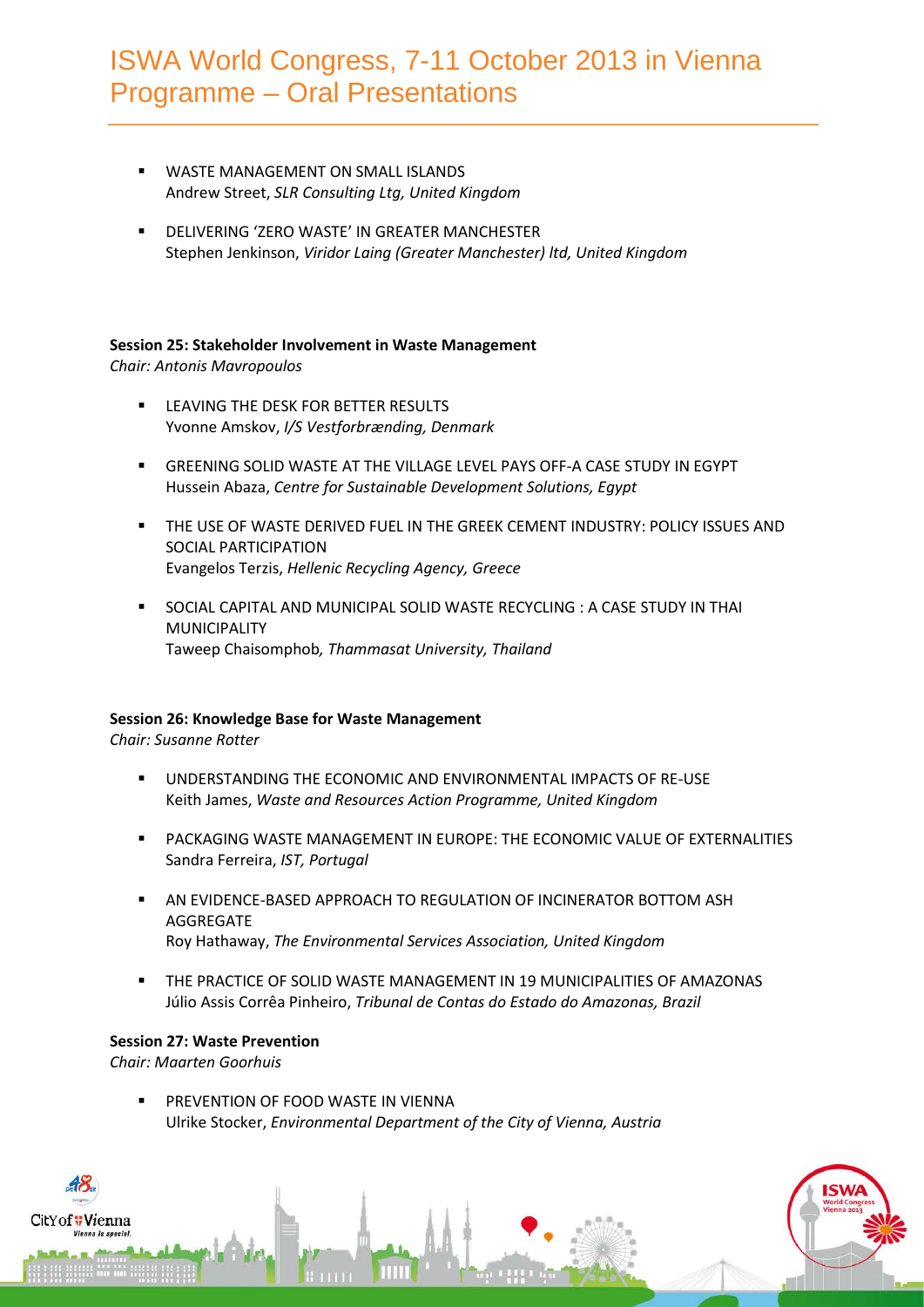- INFORMAL SECTOR IN CENTRAL EUROPE WITHIN THE FRAMEWORK OF LEGAL ISSUES AND POTENTIAL LOSS OF RESOURCES Gudrun Obersteiner, *University of Natural Resources and Life Sciences, Austria*
- MEASUREMENT OF FURTHER USE AND REUSE OF PRODUCTS AND ITS IMPROVEMENT Walter Hauer, *Technisches Büro HAUER Umweltwirtschaft GmbH, Austria*

**Session 28: Extended Producer Responsibility Experiences in Developed and Developing Countries** *Chair: Christoph Scharff* 

- **REVERSE LOGISTICS FOR RECYCLING PESTICIDE PACKAGING** Marcelo Veiga, *National School of Public Health - Ministry of Health, Brazil*
- **IMPLEMENTING EPR POLICIES IN AN ERA OF ECONOMIC CRISIS: THE CASE STUDY OF GREECE** AND CYPRUS Katia Lasaridi, *Hellenic Recycling Agency, Greece*
- HOW TO ALLOCATE THE COSTS FOR CIVIC AMENITY SITES TO DIFFERENT WASTE STREAMS COVERED BY EPR? Piet Coopman, *Association of Flemish Cities and Municipalities, Belgium*
- EXTENDED PRODUCER RESPONSIBILITY, ALL TOO OFTEN VICTIM OF POOR IMPLEMENTATION IN NATIONAL LEGISLATIONS Christof Delatter, *Stafmedewerker Milieu VVSG vzw, Belgium*

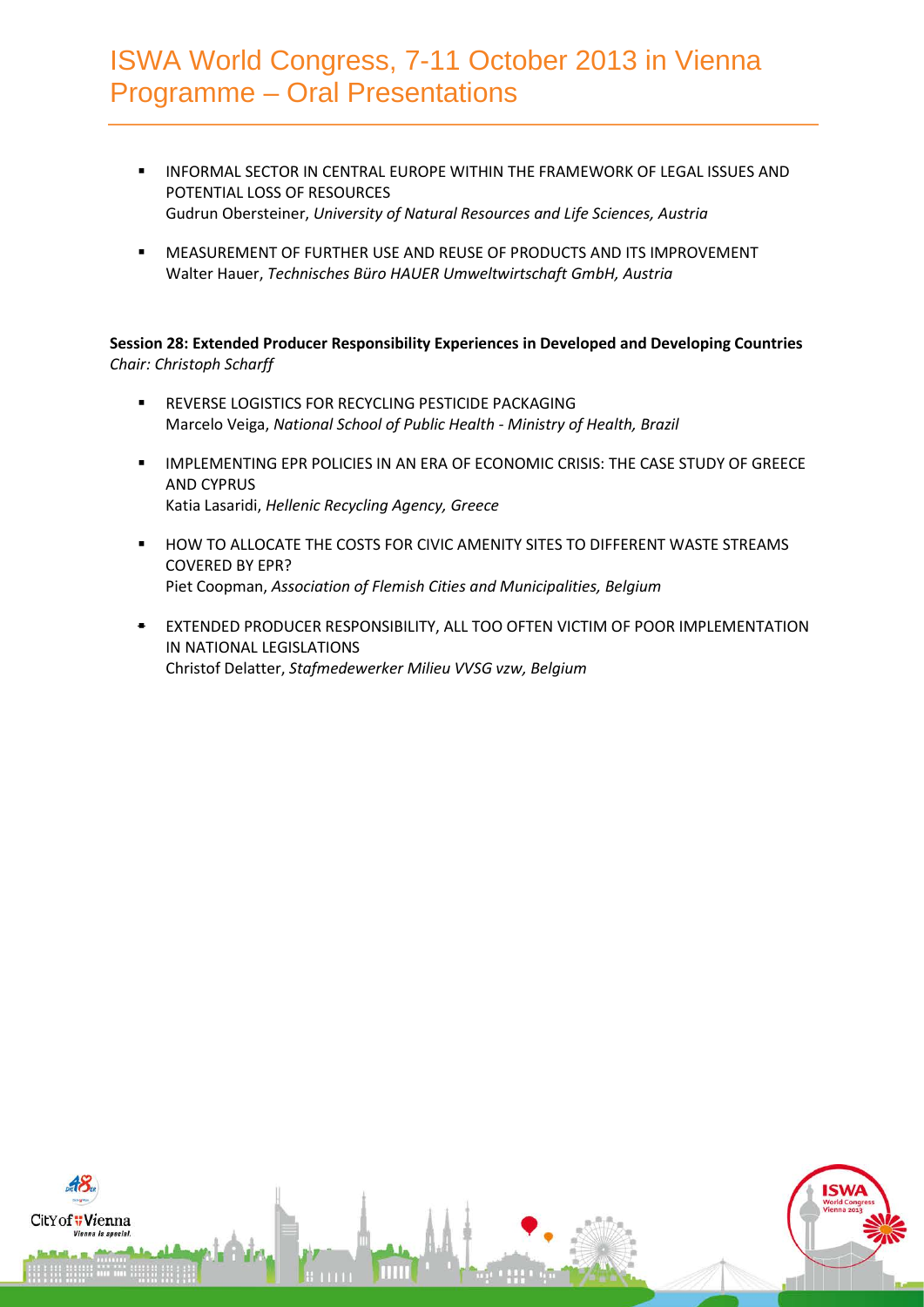# **Tuesday 16:00 – 18:00**

## **Session 29: Landfilling and Landfills**

*Chair: Karl Lorber*

- ANAEROBIC AMMONIUM OXIDATION (ANAMMOX-PROCESS): THE SOLUTION FOR THE LONG TERM EMISSION PROBLEM OF AMMONIUM FROM LANDFILLS Willem van Vossen, *Royal HaskoningDHV, Netherlands*
- LANDFILL IN-SITU AERATION: ASSESSMENT OF THE LONGTERM EMISSION BEHAVIOUR AND ENVIRONMENTAL IMPACT BASED ON A FIVE YEARS CASE STUDY Marion Huber-Humer, *University of Natural Resources and Life Sciences, Austria*
- SITE-SPECIFIC EVALUATION OF LANDFILL AFTERCARE CASE STUDIES David Laner, *Vienna University of Technology, Austria*
- SOIL-MECHANICAL AND CHEMICAL ANALYSIS OF A COMPACTED CLAY LINER AT THE BOTTOM OF A MSW-LANDFILL AFTER 30 YRS OF OPERATION Wolf Ulrich Henken-Mellies, *TUV Rheinland LGA Bautechnik, Germany*
- UNIQUE LANDFILL GAS UTILIZATION PROJECTS AS SMALL, CLOSED LANDFILLS James H. Law, *SCS Engineers, United States*
- A SPREADSHEET TOOL TO CALCULATE LANDFILL GAS FLOW ACROSS A RANGE OF CONTROL VALVES OR TO SELECT APPROPRIATE VALVES BASED ON DESIGN FLOWS Chris Cronin, *Fehily Timoney & Company, Ireland*

# **Session 30: Advanced Thermal Treatment and Waste to Energy**

*Chair: Jørgen Haukohl*

- **EXECUTES 10 TO A TECHNOLOGIES AND WASTE EFFECTS ON WASTE FLY ASH PROPERTIES** Amon Purgar, *Vienna University of Technology, Austria*
- **THE ECONOMIC DEVELOPMENT BENEFITS OF WASTE-TO-ENERGY FACILITIES** Jeremy O'Brien, *Solid Waste Association of North America, United States*
- **NEXT GENERATION WASTE TO ENERGY PLANT** Robert von Raven, *Martin GmbH, Germany*
- **HIGH-EFFICIENCY WASTE-TO-ENERGY: CONCEPTS AND OPERATIONAL EXPERIENCES** Peter Simoes, *Afvalenergiebedrijf, Netherlands*
- OPTIMIZING ENERGY RECOVERY AND USE OF CHEMICALS, RESOURCES AND MATERIALS IN MODERN WASTE-TO-ENERGY PLANTS Johan De Greef, *Keppel Seghers Belgium, Belgium*

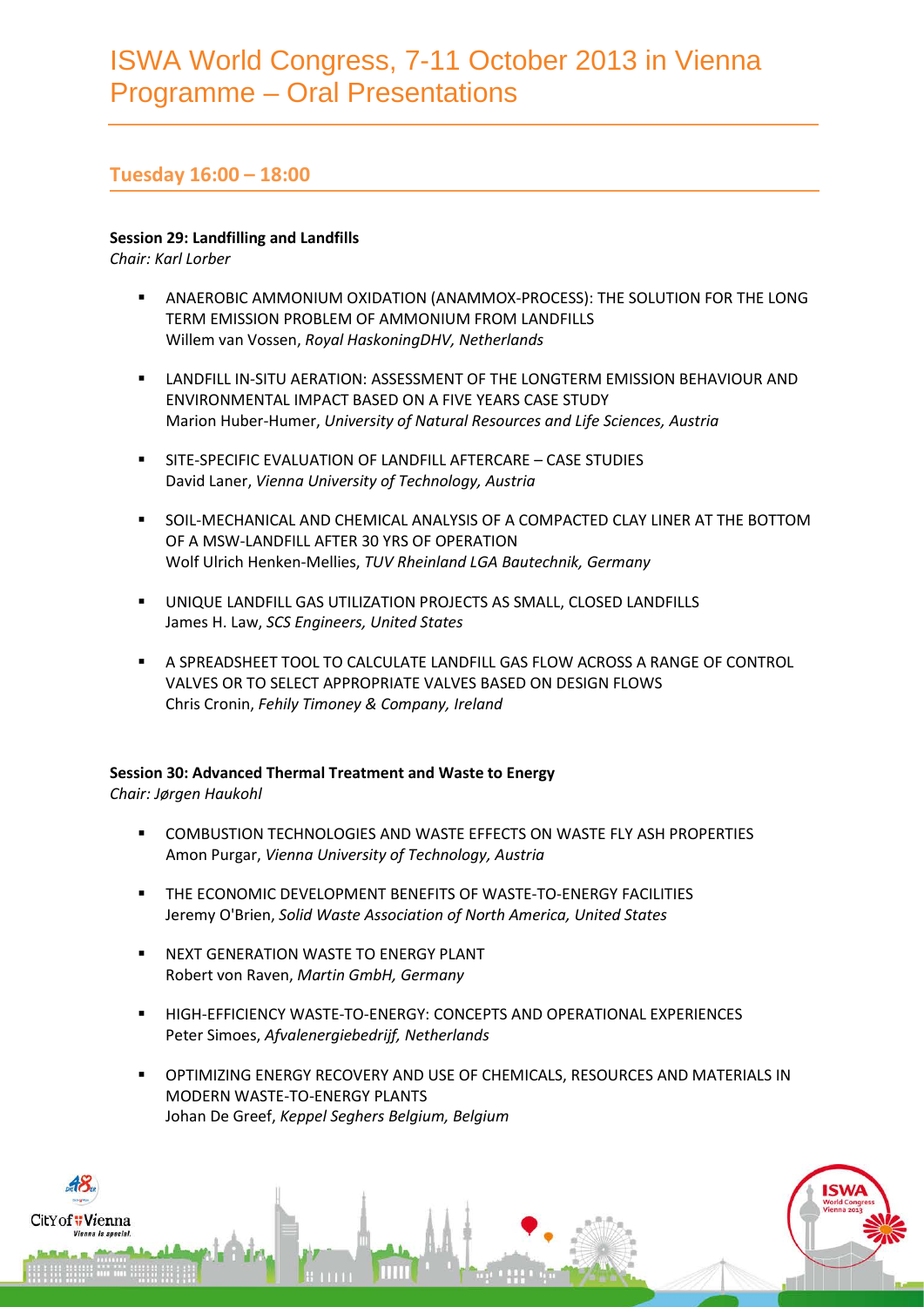### **Session 31: Materials Recycling**

*Chair: Jeff Cooper*

- LITHIUM ION BATTERY RECYCLING FROM EVS & HEVS Astrid Arnberger, *University of Leoben, Austria*
- THE RECOVERY OF SECONDARY RAW MATERIALS FROM STREET CLEANING WASTE Paolo Bevilacqua, *Gruppo Esposito, Italy*
- **NULTI-LEVEL ANALYSIS OF ALUMINIUM FLOWS IN AUSTRIA** Hanno Buchner, *Vienna University of Technology, Austria*
- **SOLVENT-BASED DEPOLYMERIZATION OF POLYOLEFINS AND OTHER WASTE PLASTICS** FRACTIONS – COMPARISON TO STATE-OF-THE-ART TECHNOLOGIES Christiane Lederer, *University of Leoben, Austria*
- POST- CONSUMER PLASTICS IN AUSTRIA AND THEIR POTENTIAL FOR CHEMICAL RECYCLING Markus Bauer, *University of Leoben, Austria*
- UTILIZATION OF WASTE MARBLE DUST AND BLAST FURNACE SLAG IN STEEL FIBER REINFORCED SELF COMPACTING CONCRETE Mahmut Dumangöz, *Bilecik Seyh Edebali University, Turkey*

## **Session 32: Climate and Clean Air Coalition (CCAC) panel discussion on MSW Management** *Chair: Swarupa Ganguli*

- **INTRODUCTION TO CCAC, MSW INITIATIVE AND LAUNCH OF KNOWLEDGE PLATFORM** Helena Molin Valdés, *UNEP, France*
- REDUCING SHORT LIVED CLIMATE POLLUTANTS THROUGH PROPER SOLID WASTE MANAGEMENT Nimmi Damodaran, *Stratus Consulting Inc*.*, United States*
- **CCAC CITY OVERVIEW: CASE STUDY OF ADDIS ABABA** Chris Godlove, *US EPA, United States*
- **CCAC IN ACTION: CASE STUDY OF RIO DE JANEIRO** Jose Penido Monteiro, *Rio de Janeiro City Solid Waste Company (COMLURB), Brazil*
- CCAC IN ACTION: EMISSIONS METHODOLOGIES FOR CALCULATING SLCPS Gary Crawford, *Veolia, France*
- Q & A AND MODERATED PANEL DISCUSSION

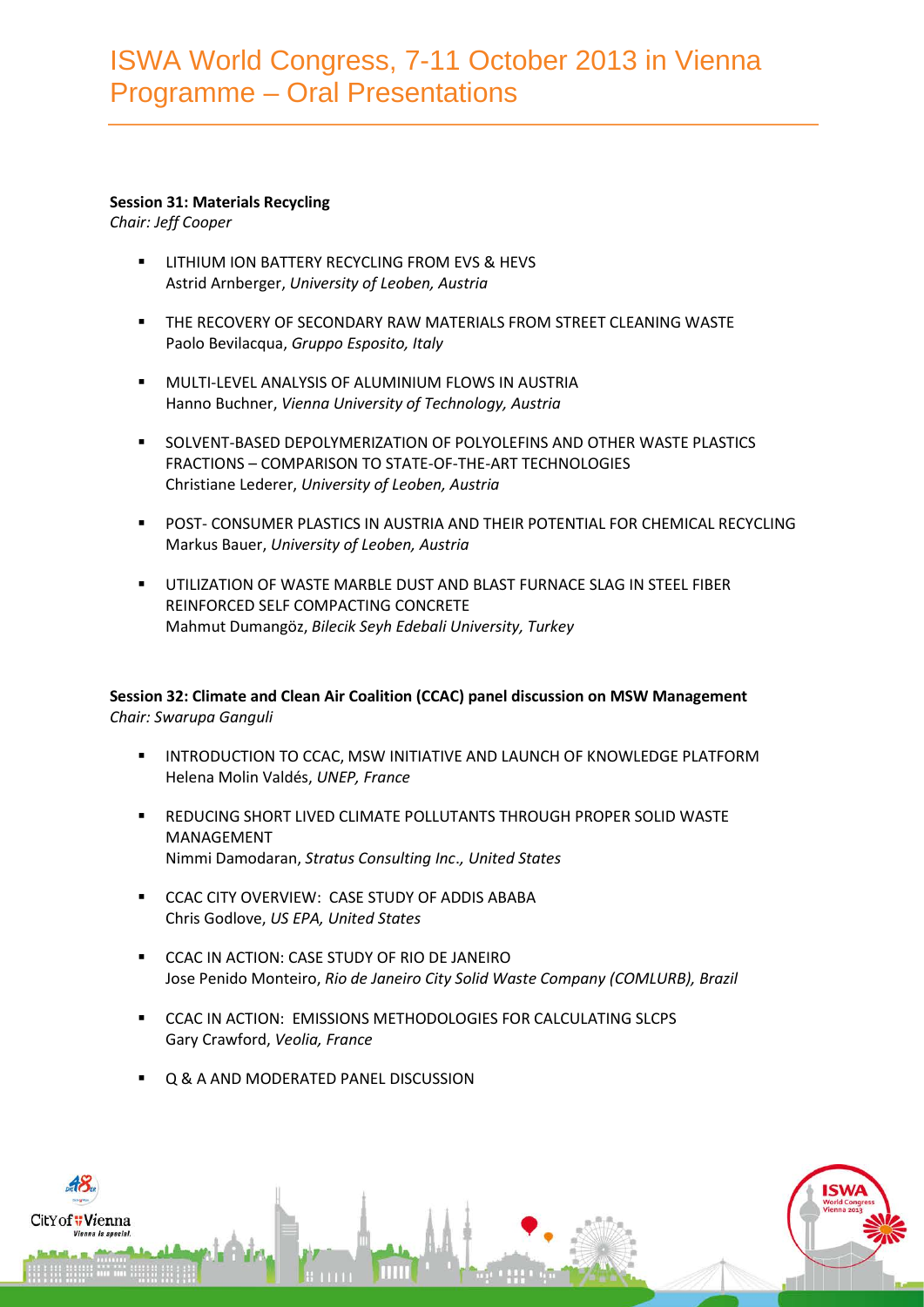### **Session 33: Knowledge Base for Waste Management**

*Chair: Susanne Rotter*

- REFUSE OR SECONDARY RESOURCE? A FRAMEWORK TO EVALUATE THE STATUS OF WASTE: THE CASE OF WASTE PAPER Francis C. Bergeron, *University of Geneva, Canada*
- WASTE MONITORING SERVICES FOR PRODUCERS AND WASTE MANAGEMENT Ari Serkkola, *Aalto University, Finland*
- **INFLUENCE OF HEATING CONDITIONS ON THE LEACHING OF HEAVY METALS AND** OXYANIONS FROM THERMALLY TREATED WASTE Bram Verbinnen, *University of Leuven, Belgium*
- GLOBAL WASTE FIGURES AND FORECAST Antonis Mavropoulos, *D-Waste, Greece*
- HOW CARBON WILL INFLUENCE FUTURE WASTE MANAGEMENT COLLECTION BASED DECISION-MAKING David Lerpiniere, *Ricardo-AEA, United Kingdom*
- PRACTICAL EXPERIENCE WITH REVERSE LOGISTICS EXTENDS THE KNOWLEDGE BASE FOR DOMESTCI WASTE MANAGEMENT Manfred Fehr, *Federal University at Uberlandia, Brazil*

## **Session 34: Waste Prevention**

*Chair: Gerhard Vogel*

- MODEL FOR PACKAGING OPTIMIZATION AND INDUSTRIAL DOCUMENTATION: CASE STUDY IN LITHUANIAN PACKAGING SECTOR Daina Kliaugaite, *Kaunas University of Technology, Lithuania*
- PETRA WASTE BECHMARKING MEASURES MATERIAL EFFICIENCY OF SERVICES AND SMALL-SCALE INDUSTRY IN SOUTHERN FINLAND Susan Lyytikäinen, *Helsinki Region Environmental Services, Finland*
- WASTE PREVENTION DEVELOPMENT IN TAIWAN DURING 2002 2012 Chih-Ku Chen, *Sustainable Environmental Technology and Management Co., Taiwan (Chinese Taipei)*
- DECOUPLING OF WASTE AND ECONOMIC INDICATORS: EXPERIENCES OF THE UK Keith James, *Waste and Resources Action Programme, United Kingdom*
- DOES "ZERO WASTE" MEAN NO WASTE? Andreas Bartl, *Vienna University of Technology, Austria*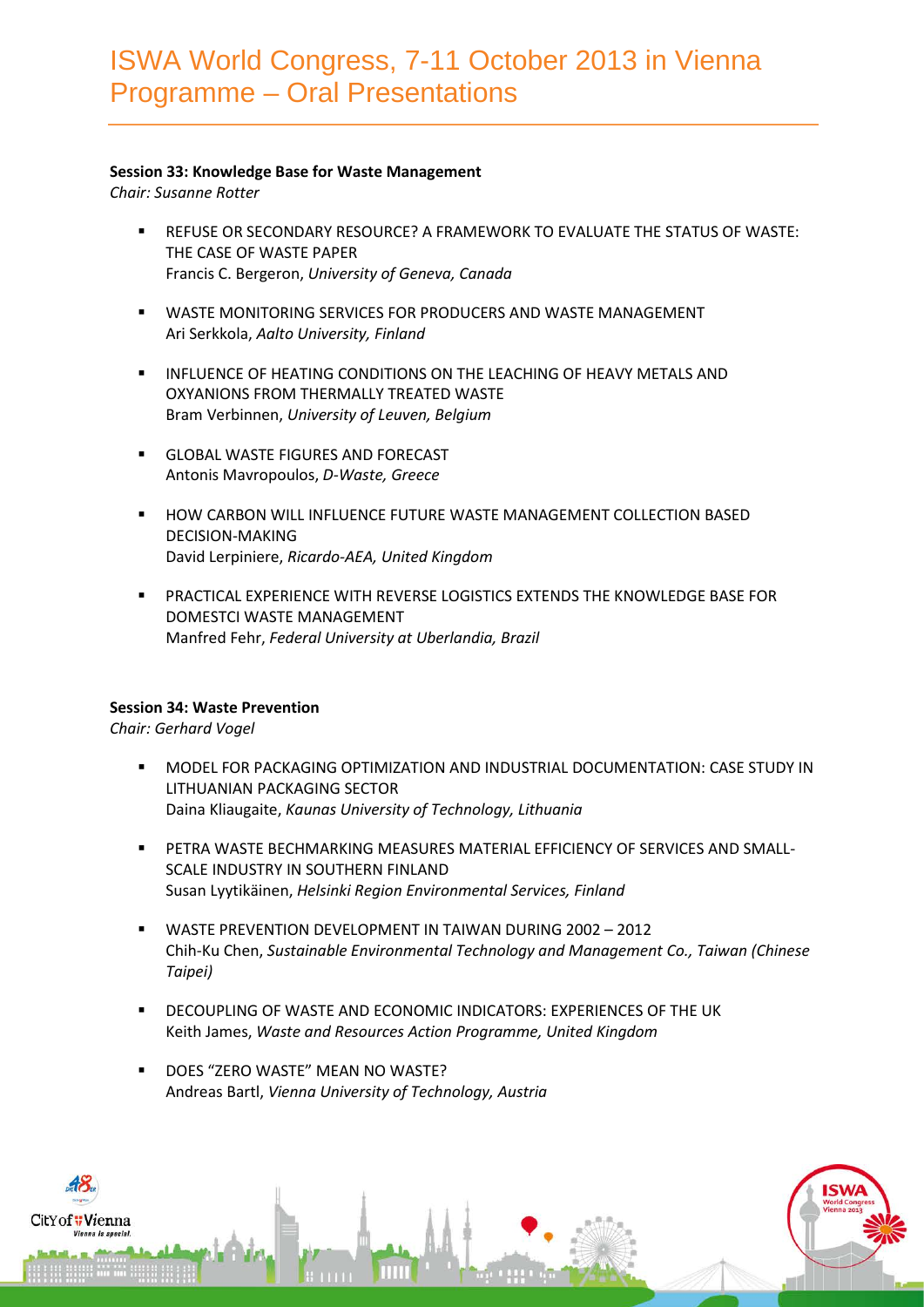IMPROVING SOLID WASTE REDUCTION PROGRAMS BY PREDICTING WASTE PREVENTION BEHAVIOUR Ana Paula Bortoleto, *The University of Sheffield, United Kingdom*

## **Session 35: Eco-Materials and Green Products**

*Chair: Roland Pomberger*

- **EXECUTE DEVELOPMENT OF SUSTAINABLE POTTING SOIL BASED ON GREEN COMPOST AND OTHER** ORGANIC RECYCLED MATERIALS Barbara Hoekstra, *Vlaco vzw, Belgium*
- THE PR.I.M.E.3, A CHANCE FOR THE USE OF RECYCLING MATERIALS AND ENVIRONMENTAL SUSTAINABILITY Maria Irene Cardillo, *AECI srl, Italy*
- PROPERTIES ON HYDRATION SETTING OF THE LADLE FURNACE SLAG BEING SOLID BY THE AIR RAPID COOLING METHOD FROM MELTING STATE Sun-Mi Choi, *Kongju National University, South Korea*
- **FULL SCALE COMPOSTING TEST ON BIOPLASTICS PACKAGING MATERIALS** Massimo Centemero, *Consorzio Italiano Compostatori, Italy*
- **EXPERIMENTAL STUDY ON THE DEVELOPMENT OF APPILICATIONS FOR RAPIDLY CHILLED** CAO-AL2O3 STEEL SLAG Keun Jae Lee, *Tong Yang Cement Corporation, South Korea*
- PLANNED OBSOLESCENCE. AWARENESS CAMPAIGN TO PROMOTE DURABLE, REPAIRABLE ELECTRICAL APPLIANCES Sepp Eisenriegler, *Repair and Service Center R.U.S.Z Vienna, Austria*

## **Wednesday 09:00 – 11:00**

## **Session 36: Organic Waste**

*Chair: Wojciech Rogalski*

tYof#Vienna

- **EXECULTS OF THE ISWA GRANT "REGIONAL BIOWASTE WORKSHOPS FOR IMPLEMENTATION** OF SUSTAINABLE BIOWASTE MANAGEMENT CONSIDERING LATEST EU POLICIES" Marco Ricci, *ISWA Working Group WGBTW, Italy*
- COMPARISON OF TREATMENT METHODS FOR ORGANIC WASTE BY MEANS OF LIFE CYCLE ASSESSMENT Winfried Bulach, *Karlsruhe Institute of Technology KIT, Germany*

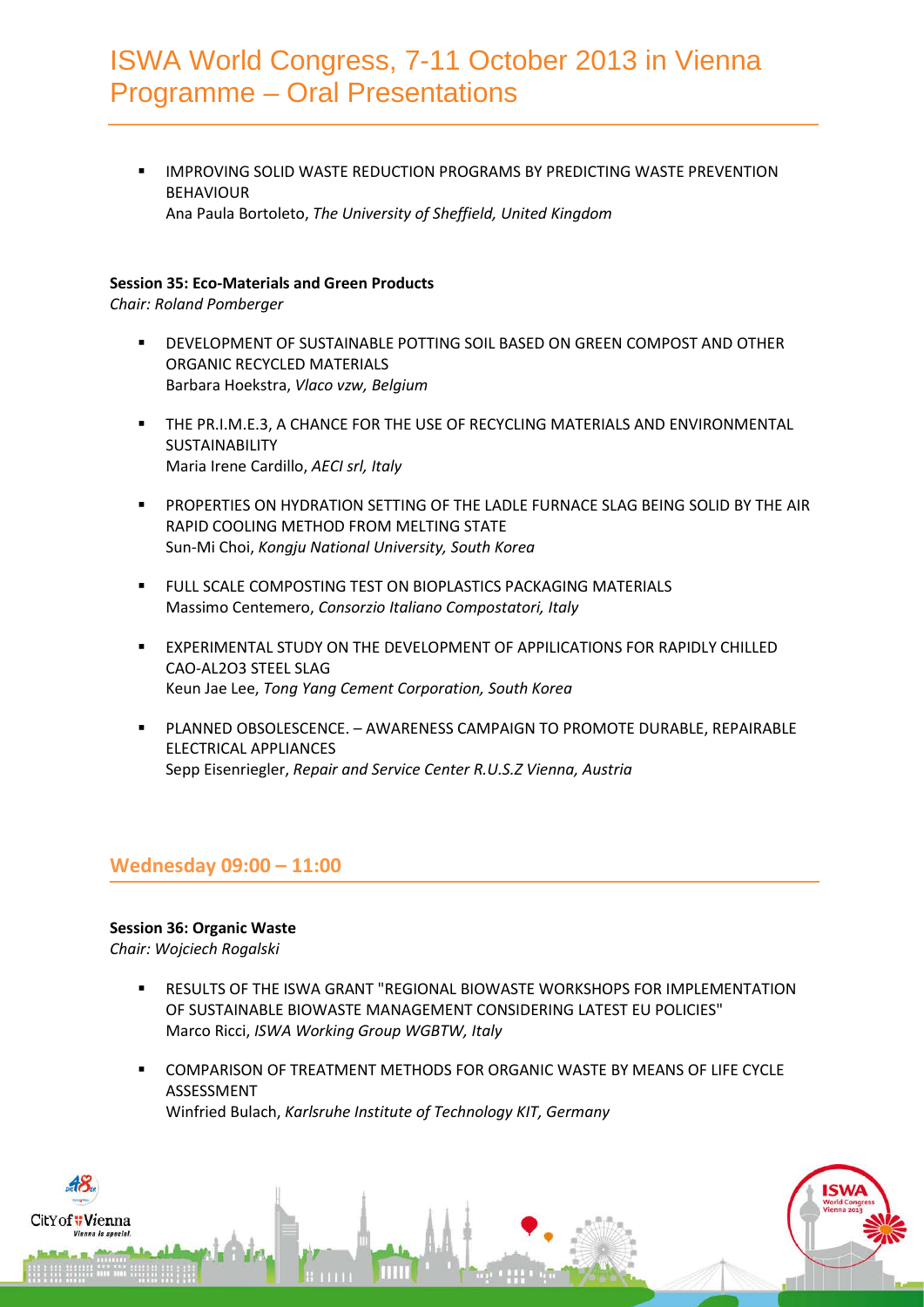- LOW-COST PRODUCTION OF CHARCOAL BRIQUETTES FROM URBAN WASTE Kevin Kung, *Massachusetts Institute of Technology, United States*
- **NEW AERATION METHOD FOR COMPOSTING PILES** Monica de Abreu Azevedo, *Federal University of Viçosa, Brazil*
- COST BENEFIT ANALYSIS OF THERMAL PRETREATMENT TO ENHANCE ANAEROBIC DIGESTION OF FOOD WASTE Javkhlan Ariunbaatar, *University of Cassino and the Southern Lazio, Italy*
- **STONE CONTENT IN GREEN WASTE BASED FUELS: METHODOLOGIES FOR DETERMINATION** AND EFFECT ON FUEL QUALITY Andreas Haider, *Holzforschung Austria, Austria*

## **Session 37: Advanced Thermal Treatment and Waste to Energy**

*Chair: Bettina Kamuk*

- **ISWA WHITE PAPER ON ALTERNATIVE THERMAL WASTE CONVERSION TECHNOLOGIES** Bettina Kamuk, *Ramboll/ISWA,Denmark*
- EXPERIENCES IN PLANNING, LICENSATION AND ERECTION OF MWIP IN POLAND Volker Grotefeld, *Grontmij GmbH, Germany*
- **TURNKEY A LOT: CONTRACT STRUCTURE FOR WTE PLANTS** Edmund Fleck, *Martin GmbH, Germany*
- OPERATING AND ENVIRONMENTAL PERFORMANCES OF COMMERCIAL-SCALE WASTE GASIFICATION AND MELTING TECHNOLOGY Nobuhiro Tanigaki, *Nippon Steel & Sumikin Engineering, Japan*
- PURE STEAM REFORMING OF MUNICIPAL SOLID WASTE Ernie Dueck, *Elementa Group Inc, Canada*
- FUEL QUALITY- CHANGES IN WASTE RECOVERED IN WASTE-TO-ENERGY PLANTS Jenny Sahlin, *Profu, Sweden*

## **Session 38: Climate Change and Waste Management**

*Chair: Gary Crawford*

- **LANDFILL OR RECYCLING? A CRITICAL EVALUATION OF PROJECT ALTERNATIVES UNDER THE** CLEAN DEVELOPMENT MECHANISM (CDM) Maarten Siebel, *UNESCO-IHE, Netherlands*
- CREATING VALUE OUT OF KATHMANDU MUNICIPAL ORGANIC WASTE WITHIN A PROFITABLE AND SOCIAL BUSINESS Saouter Erwan, *Science&Environnement, Switzerland*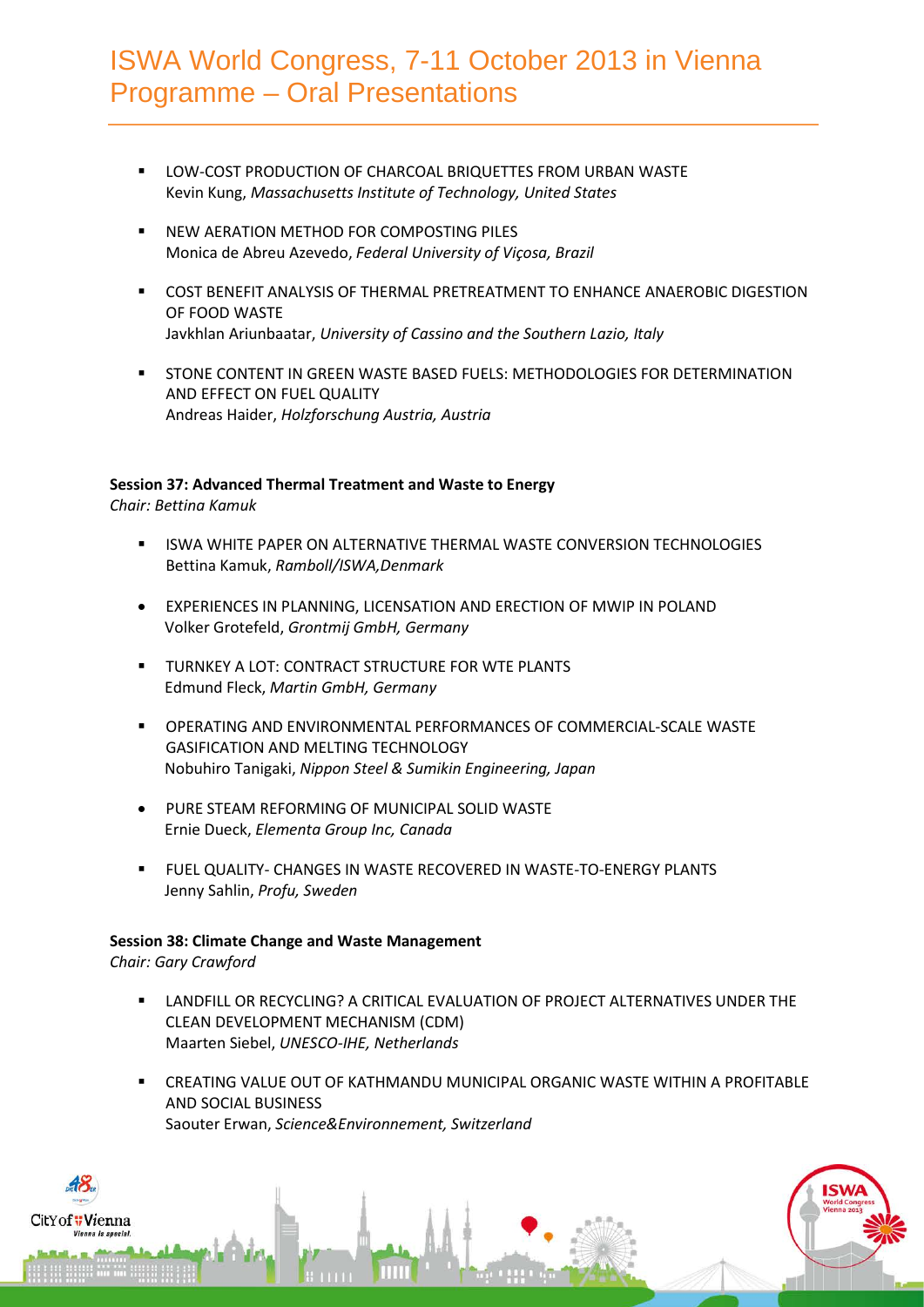- EMISSIONS OF N2O AFFECTED BY MATERIAL WATER CONTENTS DURING COMPOSTING Robert Glanz, *University of Natural Resources and Life Sciences, Austria*
- **DUANTIFICATION AND VALIDATION OF GHG EMISSIONS FROM MUNICIPAL WASTE** MANAGEMENT WITH CO2ZW ® TOOL Roberto Quirós, *Universitat Autònoma de Barcelona, Spain*
- **POTENTIAL ECONOMICS FROM ORGANIC WASTE'S CARBON RECYCLING** Stefan Petters, *guo - Business Development Consult, Austria*
- A RENEWED COMMITMENT TO SUSTAINABILITY AND CLIMATE CHANGE POLICIES IN NORTH AMERICA John H. Skinner, *The Solid Waste Association of North America, United States*

## **Session 39 (Shared Session): Waste and Development Policies & Disaster Waste Management** *Chair: Roland Weber*

- CHALLENGES OF NATIONAL POLICY ON SOLID WASTE IN BRAZIL: AN ANALYSIS OF MUNICIPAL SOLID WASTE MANAGEMENT Ana Carolina Rosolen Arruda*, University of São Paulo, Brazil*
- PRIVATIZING SOLID WASTE COLLECTION IN ADDIS ABABA (ETHIOPIA) BY INVOLVING MICRO-ENTERPRISES Meine Pieter van Dijk, *UNESCO-IHE Institute for Water education, Netherlands*
- IMPROVEMENT OF R&D INVESTMENT EFFICIENCY ON WASTE TO ENERGY AND RECYCLYING IN SOUTH KOREA Noeon Park, *Korea Institute of Science and Technology Evaluation and Planning, Korea*
- BEFORE GREEN GROWTH GOES BROWN: USING THE "LINKAGE HYPOTHESIS" TO TRACE BACK AND FORWARD KEY POLLUTERS AND THE MOST BASIC WASTES Valny Giacomelli Sobrinho, *Universidade Federal de Santa Maria, Brazil*
- DISASTER OPPORTUNITIES: IMPROVING WASTE MANAGEMENT FOLLOWING NATURAL DISASTERS Gary Morris-Iveson, *Golder Associates, United Kingdom*

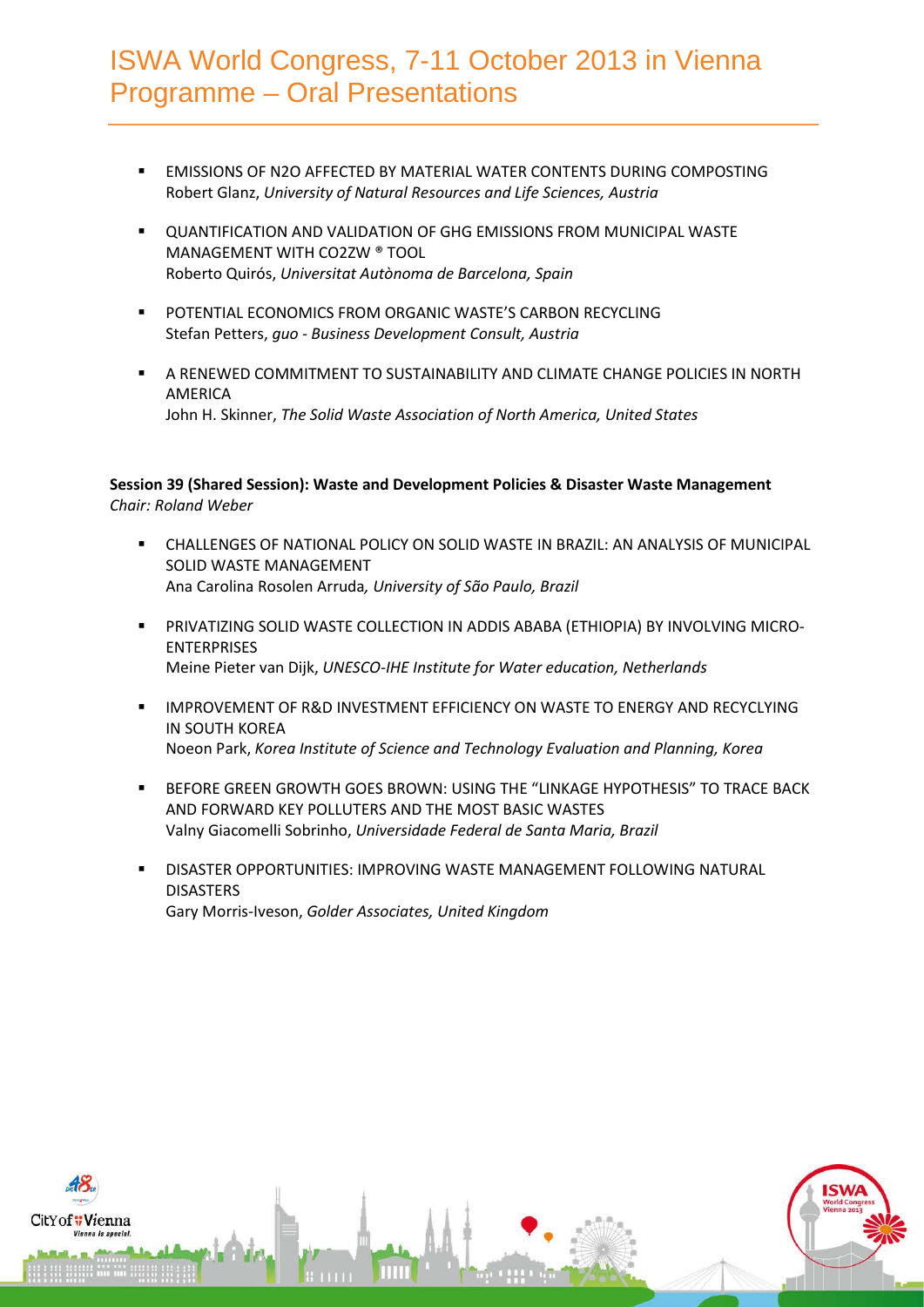## **Session 40: SWEEP-Net - Management of Organic Waste in the Middle East & North Africa: Current Practices and Prospects for the Future**

*Chair: Markus Luecke*

- **SOLID WASTE MANAGEMENT AND ORGANIC WASTE IN THE MENA REGION** Antonis Mavropoulos, *D-Waste and SWEEP-Net Consultant, Greece*
- TOWARDS GREENING THE WASTE SECTOR IN THE MENA REGION- A CASE STUDY FROM EGYPT Hussein Abaza, *SWEEP-Net Consultant, Egypt*
- TO COMPOST OR TO "WHAT"??! Marwan Rizkallah, *Consultant in Environmental Management and Engineering, Lebanon*
- **POTENTIAL NORTH-SOUTH COOPERATION ON ORGANIC WASTE** Marco Ricci, *Italian Composting and Biogas Consortium, Italy*
- **PILOT EXPERIENCE IN ORGANIC WASTE COMPOSTING** Mongi Ben Abdallah, *Municipality of Houmt Souk Djerba, Tunisia*

### **Session 41: ISWA Project Grant Programme: Showcased Projects**

*Chair: Rachael Williams*

tYof<mark>#Vien</mark>na

- INTERNATIONAL WASTE MANAGER PROGRAMME IN ARGENTINA, CHILE, COLUMBIA, PERU AND URUGUAY Atilio Savino, *Asociacion para el Estudio de los Residuos Sólidos (ARS), Argentina*
- **LANDFILLING IN TROPICAL CLIMATES MEASURES FOR BETTER DESIGN AND OPERATION** Edi Munawar, *Syiah Kuala University, Indonesia*
- DESIGN JEANS FOR RECYCLING Maarten Goorhuis, *Dutch Solid Waste Association, The Netherlands*
- OPPORTUNITIES AND BARRIERS OF RECYCLING IN THE BALKAN COUNTRIES Bojana Tot, *Hellenic Solid Waste Management Association, Serbia*
- A NEW TRAINING RESOURCE PACK FOR EMERGING ECONOMIES: IMPROVING COMMUNICATION, INFORMATION AND TRAINING ON HAZARDOUS WASTE MANAGEMENT Jean-Paul Leglise, *ISWA WG-Hazardous Waste Chair, France*

**Session 42: United Nations Economic and Social Commission for Asia and the Pacific (UNESCAP) Special Session: Decentralized and integrated resource recovery centres in developing countries** *Chair: Donovan Storey*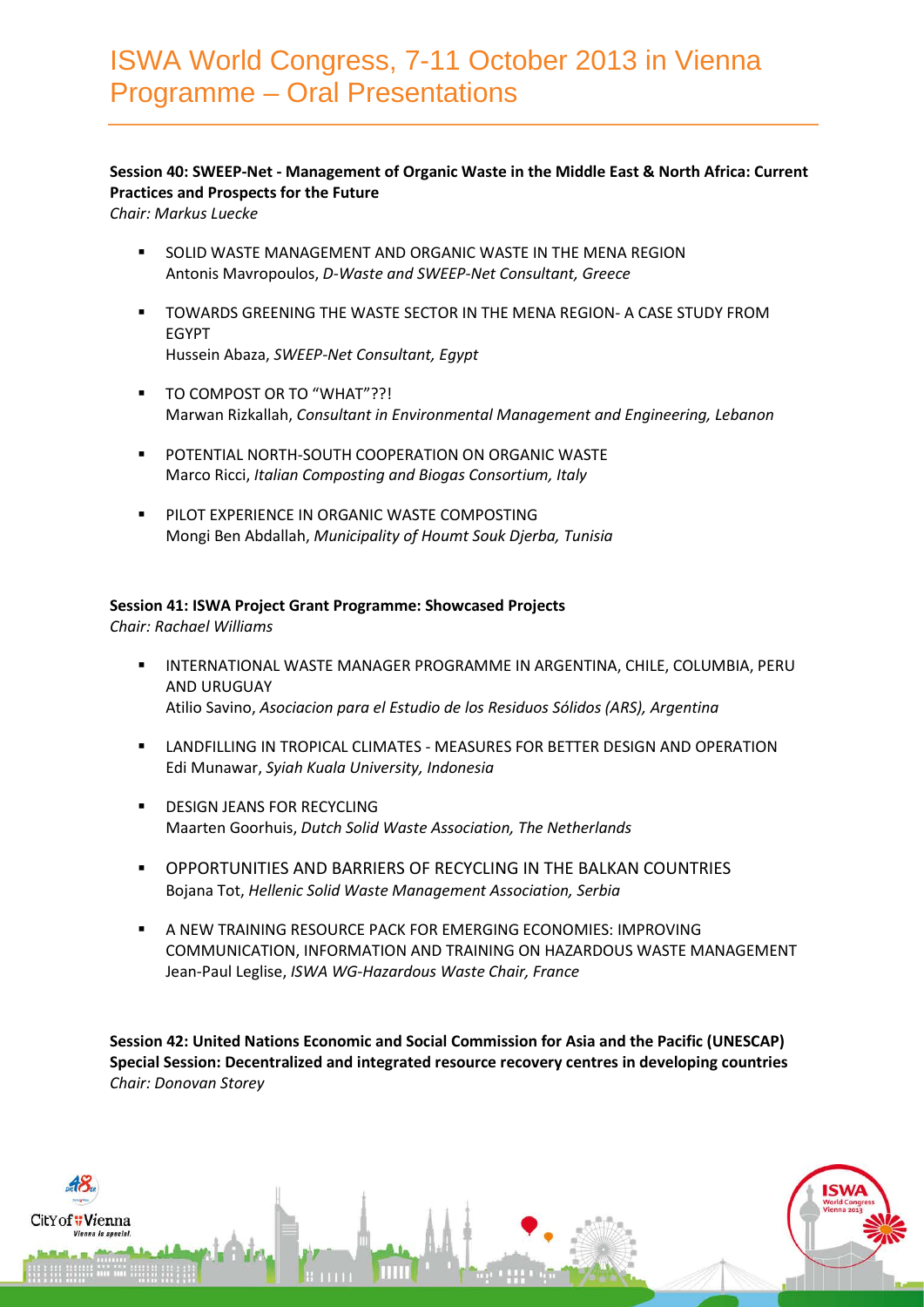- CO-COMPOSTING OF MUNICIPAL SOLID WASTE AND FAECAL SLUDGE FOR AGRICULTURE IN KUSHTIA MUNICIPALITY, BANGLADESH Iftekhar Enayetullah, *Waste Concern, Bangladesh*
- **DECENTRALIZED AND INTEGRATED RESOURCE RECOVERY CENTRES IN DEVELOPING** COUNTRIES: EXPERIENCES AND LESSONS LEARNED FROM MATALE, SRI LANKA Udeni Chularathna, *Sevanatha Urban Resource Centre, Sri Lanka*
- **DECENTRALIZED AND INTEGRATED RESOURCE RECOVERY CENTRES IN DEVELOPING** COUNTRIES: LESSONS LEARNED FROM ASIA-PACIFIC Lorenzo Santucci, *United Nations Economic and Social Commission for Asia and the Pacific, Thailand*
- CRITICAL ASPECTS DETERMINING SUCCESS OF WASTE MANAGEMENT INITIATIVES IN DEVELOPING COUNTRIES Christian Zurbrügg, *Swiss Federal Institute of Aquatic Science and Technology, Switzerland*
- DECENTRALIZED AND INTEGRATED RESOURCE RECOVERY CENTRES IN DEVELOPING COUNTRIES: LESSONS LEARNED FROM QUY NHON AND KONTUM, VIETNAM Huy Liem Ngo, *Environment and Development in Action, Vietnam*

# **Wednesday 11:30 – 12:50**

## **Session 43: Organic Waste**

*Chair: Marco Ricci*

tYof<mark>#Vien</mark>na

- **PROJECT BIORES OPTIMIZING THE USE OF ORGANIC RESOURCES IN THE REGION WESTERN** HUNGARY, VIENNA AND BURGENLAND Eva Erhart, *Bio Forschung Austria, Austria*
- CAPTURE RATES OF SOURCE SEPARATED ORGANICS: A COMPARISON ACROSS EU, WITH A FOCUS ON METROPOLITAN AREAS Michele Giavini, *Ambiente srl, Italy*
- BIOWASTE MANAGEMENT IN ITALY: TOTAL AMOUNT OF COLLECTED WASTE AND QUALITY ASSURANCE ANALISYS Massimo Centemero, *Consorzio Italiano Compostatori, Italy*

**Session 44: Advanced Thermal Treatment and Waste to Energy** *Chair: Nickolas Themelis*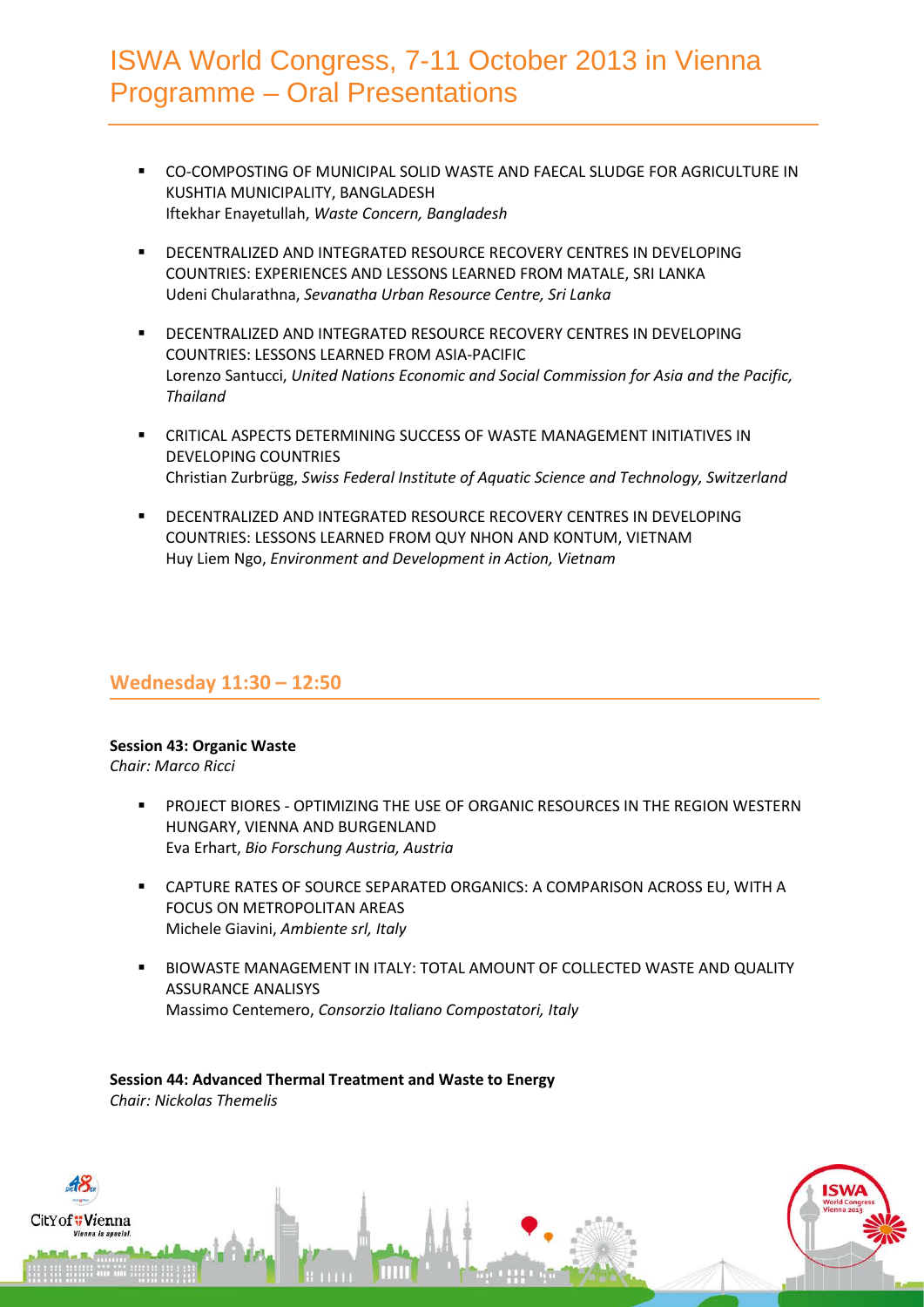- CHANGING WASTE QUALITY FURNACE-BOILER RETROFIT IN THE ENERGY FROM WASTE PLANT AT SANT ADRIA DE BESOS Volker Wiesendorf, *Hitachi Zosen Inova, Switzerland*
- **REDUCED NOX EMISSIONS AND INCREASED ENERGY RECOVERY IN WTE PLANTS** Sven Andersson, *Götaverken Miljö AB, Sweden*
- THE ROLE OF WASTE-TO-ENERGY INDUSTRY IN THE QUEST FOR SUSTAINABLE DEVELOPMENT Nickolas J. Themelis, *Columbia University, United States*
- WASTE TO ENERGY : FIRST INDUSTRIAL EXPERIENCE IN FLUE GAS TREATMENT WITH THE PROMISSING VAPOLAB TM, DRY SCRUBBING SYSTEM Christian Bessy, *LAB, France*

### **Session 45: Climate Change and Waste Management**

*Chair: Atilio Savino*

- THE GREENHOUSE GAS AND ENERGY BALANCE OF DIFFERENT TREATMENT CONCEPTS FOR BIO-WASTE Maria E. Ortner, *University of Innsbruck, Austria*
- **SCENARIO ANALYSIS FOR RECYCLING SYSTEM OF BIOMASS-BASED PLASTIC CONTAINERS AND** PACKAGING FROM HOUSEHOLD WASTE Junya Yano, *Kyoto University, Japan*
- **IS THE SEPARATE COLLECTION OF MUNICIPAL SOLID WASTE THE BEST ROUTE TO REACH THE** MATERIAL RECYCLING EU TARGETS IN A SUSTAINABLE WAY? Maria Laura Mastellone, *Department of Environmental, Biological, Pharmaceutical Science and Technologies, Italy*
- GREENHOUSE GAS MONITORING AT BIOLOGICAL WASTE TREATMENT PLANTS USING OP-TDLS SYSTEMS Marlies Hrad, *Institute of Waste Management, University of Natural Resources and Life Sciences, Austria*

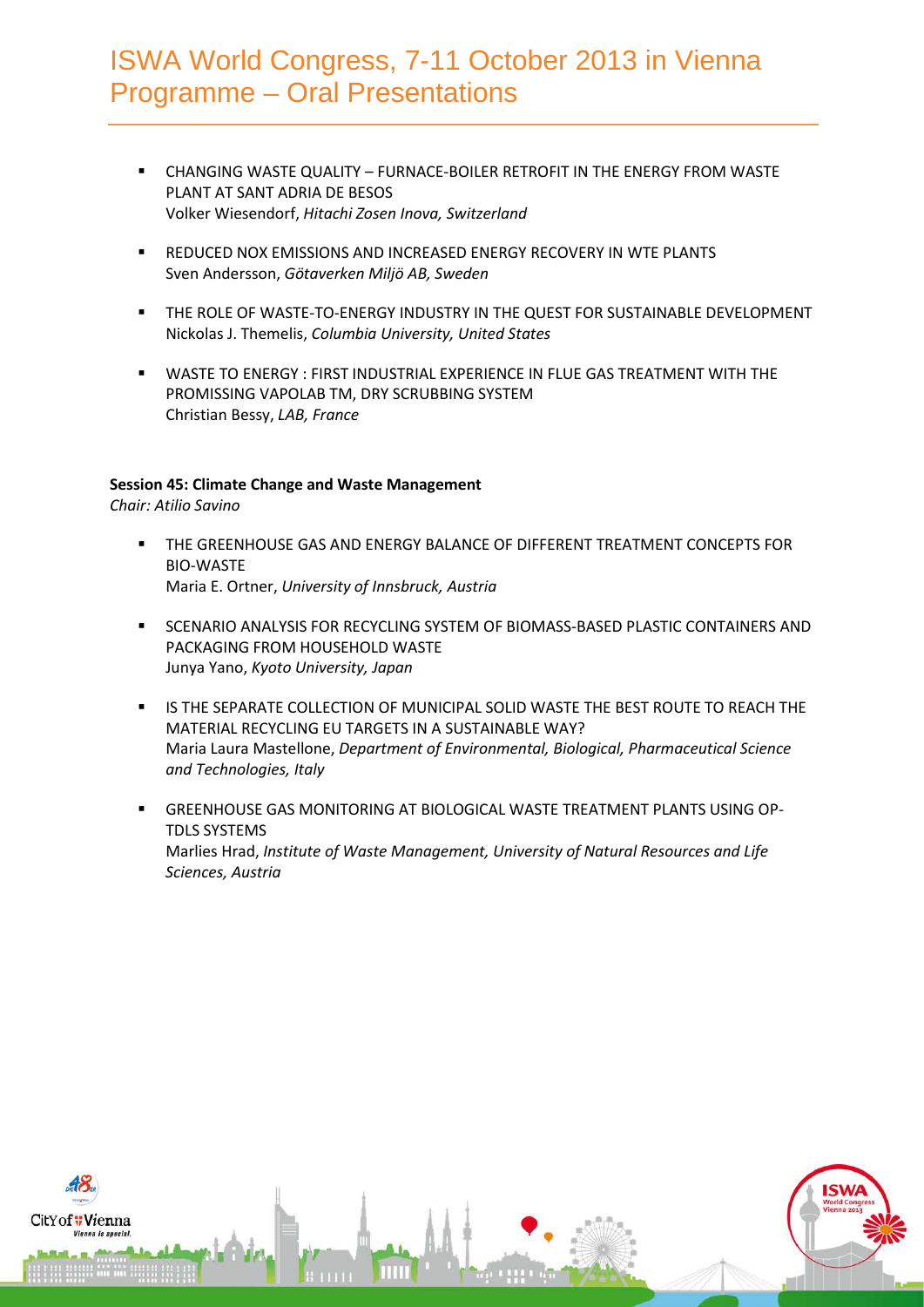## **Session 46: WM&R/SAGE: How to get published**

*Louisa Morphy, SAGE, United Kingdom*

This session will cover the fundamentals of preparing a manuscript for publication in an academic journal with direct reference to ISWA's own journal *Waste Management & Research*. The session will include an overview of the publishing landscape; how the publishing landscape is evolving; how to select a relevant publication; preparing your manuscript for submission to a journal; the peer review process; citations and impact factors; your rights as an author and what to do once you have your manuscript published.

### **Session 47: Waste Collection and Transport Technology**

*Chair: Frans Willemse*

- ROUTE OPTIMIZATION OF SOLID WASTE TRANSPORTATION IN JAIPUR: INDIA Archana Gupta, *University of Rajasthan, India*
- REAL-WORLD CO2 AND NOX EMISSIONS OF DIESEL TRUCKS OPERATED WITHIN THE ARA COLLECTION AND RECOVERY SYSTEM FOR PACKAGING Ernst Pucher, *Vienna University of Technology, Austria*
- DEVELOPMENT OF OPEN STANDARDS IN WASTE CONTAINER MANAGEMENT SYSTEMS Maarten Goorhuis, *HVC, Netherlands*
- **EXECT AT A FIGURAL EXAMPLE THE OPERATION COST OF YOUR WASTE MANAGEMENT EQUIPMENT** Jenny Michel, *Caterpillar, Switzerland*

## **Session 48: Waste Legislation**

*Chair: Christoph Scharff*

- LANDFILLS AND THE CIRCULAR ECONOMY Heijo Scharff, *NV Afvalzorg, Netherlands*
- PROMOTING RESOURCE EFFICIENCY THROUGH END OF WASTE Martin Van Nieuwenhoven, *Rijkswaterstaat, Netherlands*
- GOOD PRACTICE EXAMPLES ON EFFICIENT WASTE SITE PERMITTING AND INSPECTIONS EXPERIENCE FROM EU MEMBER STATES Vesna Milankov, B*iPRO GmbH, Germany*
- DEFINITION OF RECYCLING Andreas Bartl, *Vienna University of Technology, Austria*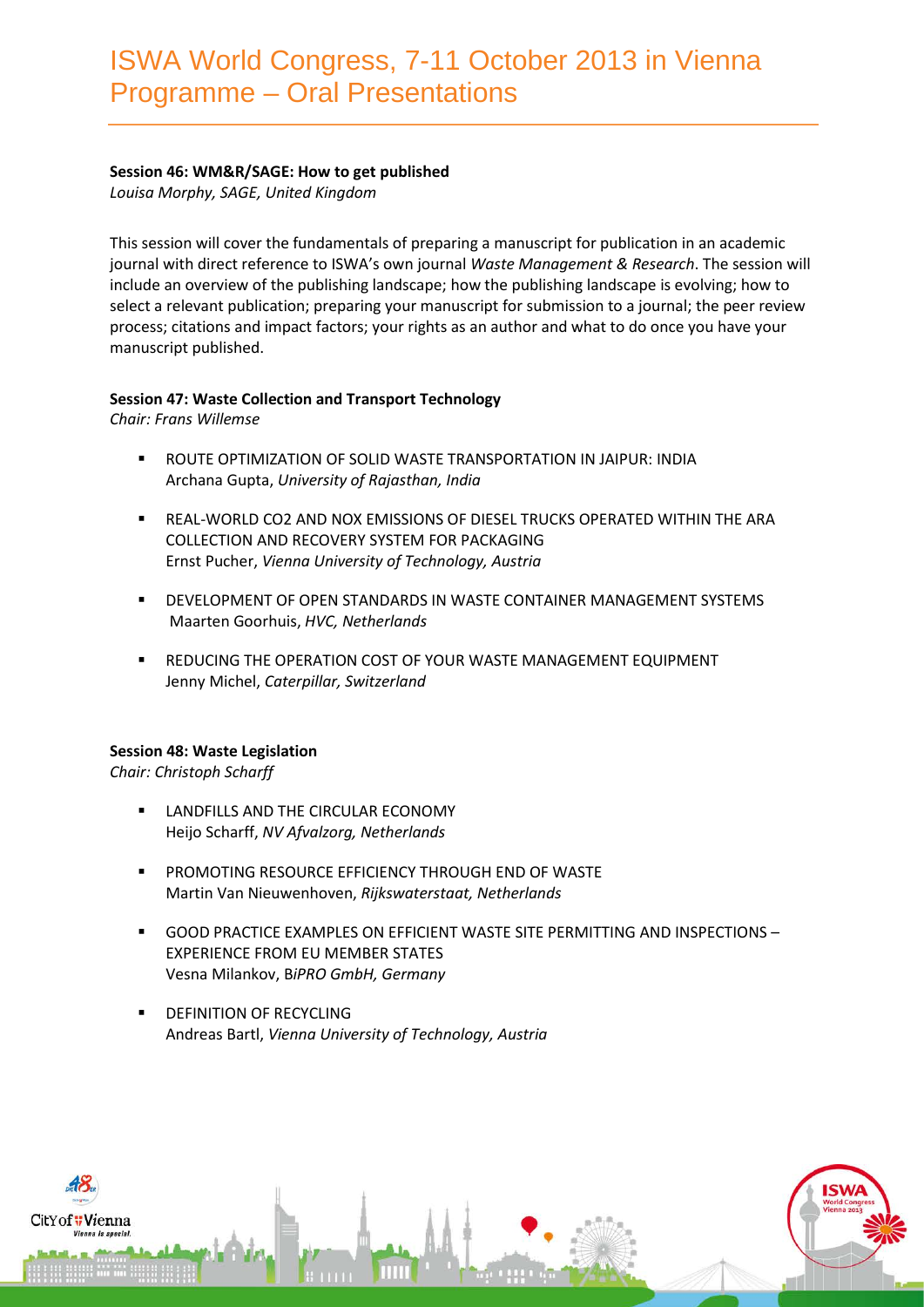## **Session 49: Urban Mining**

*Chair: Sabine Flamme*

- MINING OF WASTE FROM AN OLD LANDFILL FOR RE-USE OR RECYCLING : IS IT A VIABLE AND SUSTAINABLE OPPORTUNITY ? TRIAL STUDY OF THE ZUIENKERKE LOCATION (FLANDERS) Luk Umans, *OVAM, Belgium*
- INVESTIGATING TECHNOLOGIES FOR ASR SEPARATION: A CASE STUDY OF LIGHT FRACTION **RECOVERY** Alessandra Bonoli, *DICAM Universtiy of Bologna, Italy*
- DISMANTLING OF CONVENTIONAL AND HYBRID VEHICLES FOR END-OF-LIFE VEHICLE MANAGEMENT Shin-ichi Sakai, *Kyoto University, Japan*
- TWO METHODS FOR EVALUATING THE MATERIAL COMPOSITION OF BUILDINGS TO ALLOW PREDETERMINATION OF FUTURE DEMOLITION WASTES IN VIENNA Fritz Kleemann, *Vienna University of Technology, Austria*

# **Wednesday 14:00 – 15:30**

## **Session 50: Organic Waste**

*Chair: Marco Ricci*

- **BIOHYDROGEN, BIOMETHANE AND BIOELECTRICITY AS CRUCIAL COMPONENTS OF** BIOREFINERY OF WASTES: A REVIEW Paula Natalia Robledo-Narváez, *CINVESTAV, Mexico*
- MEASUREMENT OF RESPIRATION ACTIVITY (AT4) COMPARISON OF 383 SAMPLES MEASURED BY SAPROMAT AND OXITOP Erwin Binner, *University of Natural Resources and Life Science, Austria*
- IMPROVMENT OF DEGRADED SOIL BY MICROBIAL CARBONIZED SUBSTRATA Claus-Robert Wonschik, *University of Applied Science Hochschule Harz, Germany*
- A MATERIAL FLOW ANALYSIS OF NUTRIENTS FROM SOLID WASTES TO DETERMINE THEIR POTENTIAL TO COPE WITH NEGATIVE SOIL NUTRIENT BALANCES IN UGANDA Jakob Lederer, *Vienna University of Technology, Austria*

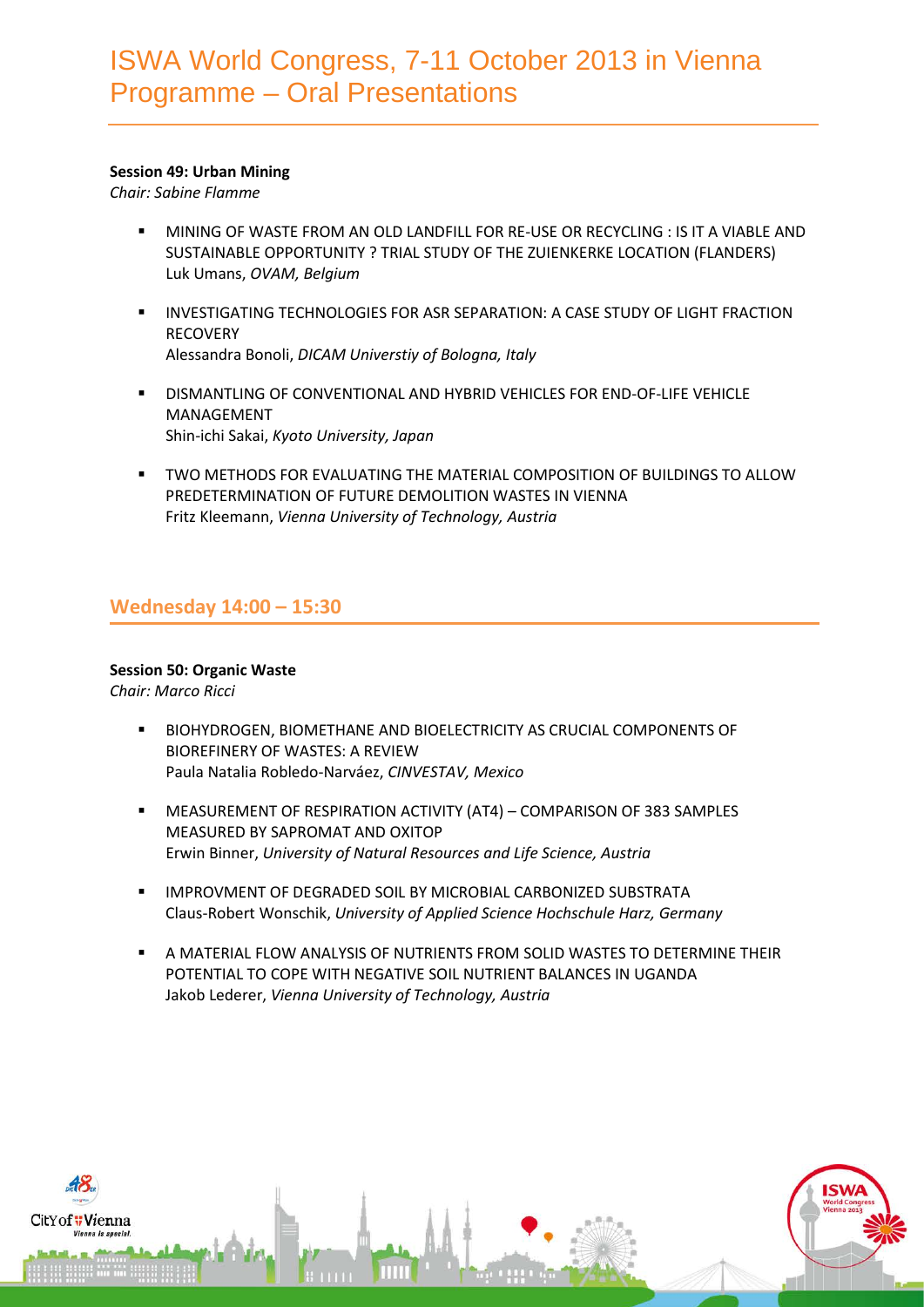### **Session 51: Advanced Thermal Treatment and Waste to Energy**

*Chair: Helmut Rechberger,* 

- **EXECT ALCO MODEL FOR WASTE INCINERATION WITH POSTERIOR METAL RECOVERY FROM** COMBUSTION RESIDUES Stefanie Hellweg, *ETH Zürich, Switzerland*
- BIOGENIC CARBON IN COMBUSTIBLE WASTE: WASTE COMPOSITION, VARIABILITY AND MEASUREMENT UNCERTAINTY Thomas Astrup*, Technical University of Denmark, Denmark*
- FULL SCALE APPLICATION OF THE BALANCE METHOD: EXPERIENCES AND RESULTS Christian Riber, *Ramboll, Denmark*
- CO2 EMISSION REDUCTION BY USING BIOMASS BRIQUETTE AS A SUBSTITUTION FOR COKE AT HIGH-TEMPERATURE GASIFYING AND DIRECT MELTING FURNACE Takuya Shinagawa, *JFE Engineering Europe GmbH, Germany*

## **Session 52: Panel-Discussion on Climate Change and Waste Management**

*Chair: Gary Crawford*

A new mechanism is gaining momentum that demonstrates that governments can implement measures to reduce global warming while also helping developing countries to grow in a sustainable way. It is based upon a mechanism called NAMAs, which stands for Nationally Appropriate Mitigation Actions.

It is based on the approach that adapted policies and regulations can drive private sector investment in low-carbon technology. The Policy changes are also linked to financial mechanisms and at improving the attractiveness of the investments.

The Speakers in this session are key actors in the waste NAMA development and finance. They will highlight how this emerging initiative can work using concrete examples and solutions. They will present how finance from developed nations can be the catalyst for policy innovations and private sector investment. They will describe how they will overcome some of the identified barriers for these projects that will lead to the scaling-up of improved waste practices and technologies that reduce greenhouse gas emissions and contribute to other sustainable development benefits.

- INTRODUCTION Gary Crawford, *Veolia / ISWA, France*
- NAMA DEVELOPMENT AS AN INNOVATIVE APPROACH: HOW TO SCALE-UP? WHAT ARE THE BARRIERS? Ned Helme (tbc), *Center for Clean Air Policy, United States*

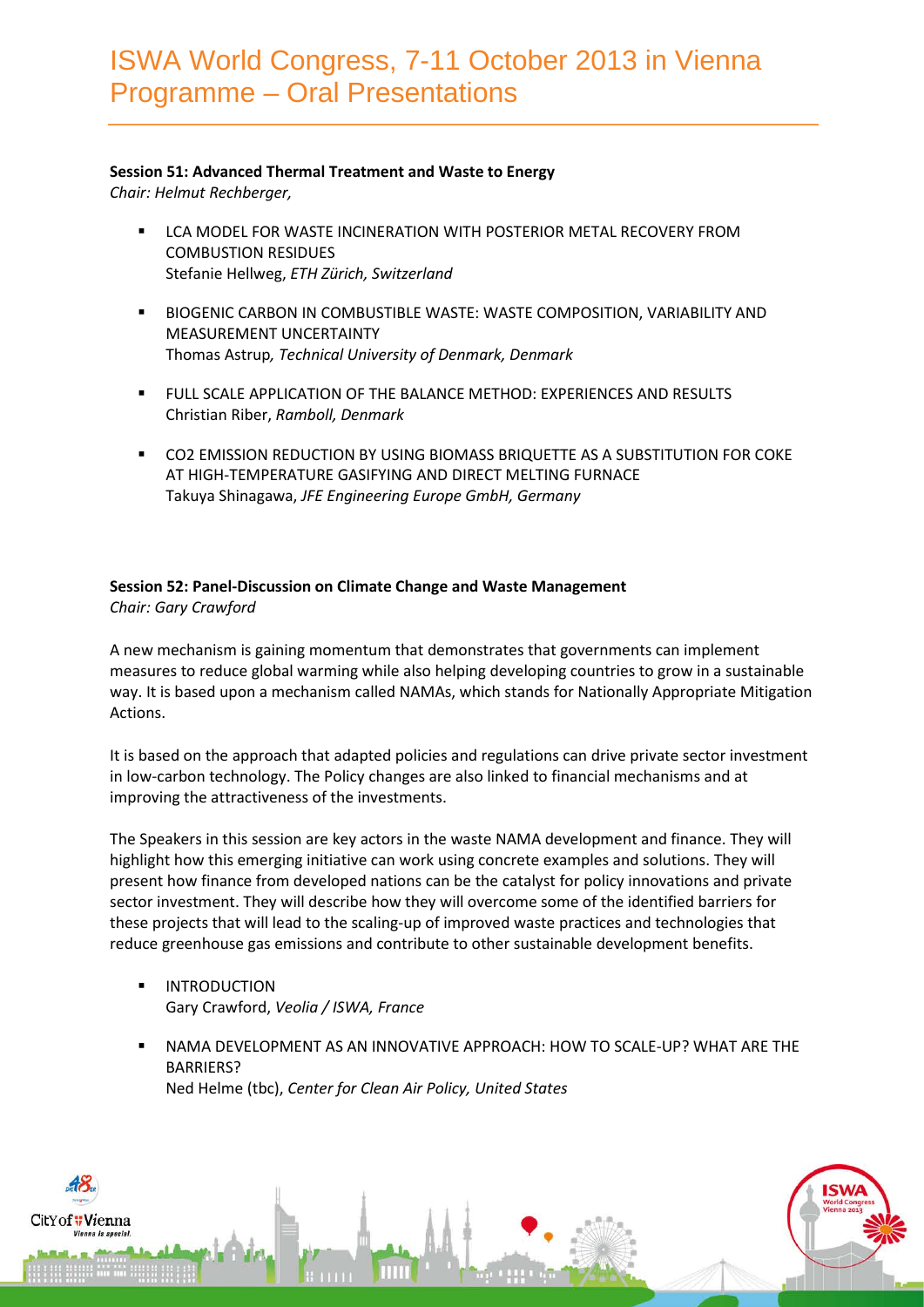- A COUNTRY EXAMPLE COLOMBIA'S WASTE NAMA Diana Milena Rodriguez Velosa, *Ministry of Environment, Colombia*
- HOW THE MITIGATION ACTIONS CAN BE FINANCED?
	- o ADAPTED FINANCIAL INSTRUMENTS Stephen Hammer, *World Bank, USA*
	- o MOTIVATIONS FOR FINANCING MITIGATION ACTIONS Franck Portalupi, *Environment Canada, Canada*
- COUNTRY ROLE ESSENTIAL WASTE MANAGEMENT POLICY DRIVERS TO ADDRESS CLIMATE CHANGE Atilio Savino, *ARS - Association for Solid Waste Studies, Argentina*

## **Session 53: Global Flows of Materials for Recycling**

*Chair: David C. Wilson*

- **THE DEPENDENCE OF PLASTICS RECYCLING ON GLOBAL MARKETS** Costas A. Velis*, University of Leeds, United Kingdom*
- **IMPROVING PLASTICS RECYCLING IN EUROPE THE CASE OF COPENHAGEN** Mette Skovgaard*, City of Copenhagen, Environmental Department, Denmark*
- **THE DEPENDENCE OF PAPER RECYCLING ON GLOBAL MARKETS** Jeff Cooper, *ISWA Task Force-Globalisation and Waste Management, United Kingdom*
- **WASTE TRAFFICKING** Bjorn Appelqvist*, ISWA Task Force-Globalisation and Waste Management, Denmark*
- A HOLISTIC TOOL TO TRACK MATERIAL FLOWS MFA STAN MODEL Jiao Tang*, TU Vienna and ISWA Task Force-Globalisation and Waste Management , Austria*

## **Session 54: Littering and Street Cleaning**

*Chair: Frans Willemse*

- SELF EMPTYING LITTER BINS IN STOCKHOLM AND COPENHAGEN FIRST YEARS' EXPERIENCES David Jost, *Envac AB, Sweden*
- "REINWERFEN STATT WEGWERFEN" (TOSS IT IN THE BIN) A VOLUNTARY INITIATIVE OF AUSTRIA'S BUSINESSES TO FIGHT LITTERING Julia Huber, *Altstoff Recycling Austria AG, Austria*